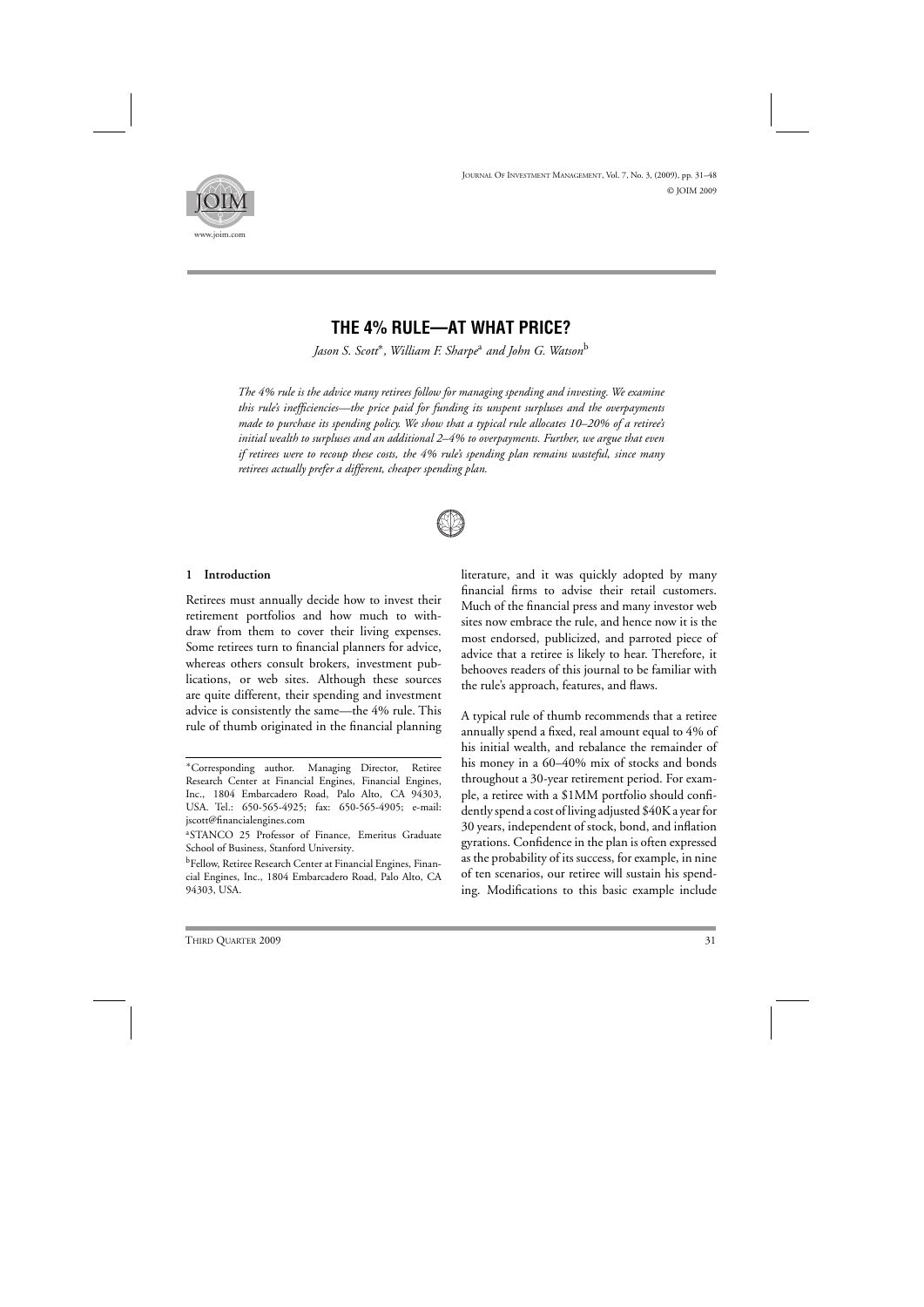changing the amount to withdraw, the length of the plan, the portfolio mix, the rebalancing frequency, or the confidence level. However, all these variations have a common theme—they attempt to finance a constant, non-volatile spending plan using a risky, volatile investment strategy. For simplicity, we refer to this entire class of retirement strategies as 4% rules, the sobriquet of its first and most popular example.

Supporting a constant spending plan using a volatile investment policy is fundamentally flawed. A retiree using a 4% rule faces spending shortfalls when risky investments underperform, may accumulate wasted surpluses when they outperform, and in any case, could likely purchase exactly the same spending distributions more cheaply. The objective of this study is to price these inefficiencies—we want to know how much money a retiree wastes by adopting a 4% rule. In the next sections, we review the 4% rule's history and examine its popularity. We then present a financial parable featuring two aging boomers and the single spin of a betting wheel. Our parable illustrates the flaws of the 4% rule, both qualitatively and quantitatively. Next, we use standard assumptions about capital markets and show that the approach of the 4% rule to spending and investing wastes a significant portion of a retiree's savings and is thus *prima facie*inefficient. Finally, we argue that a better solution can be obtained by formulating the retirement problem as one of maximizing the retiree's expected utility, an approach advocated by financial economists.

# **2 History**

Not long ago, many financial planners estimated a retiree's annual spending budget using a mortgage calculator, an estimate of the average rate of return on the retiree's investments, and the retiree's horizon—the number of years that a retiree's investments had to support his spending.<sup>1</sup> Further, to include a cost of living increase, the planner

would adjust the average nominal investment return downward by an estimate of the average inflation rate and compute the real spending. This method is only valid when all the future yearly investment returns and inflation rates are nearly equal to their estimated averages, and hence non-volatile.

First Larry Bierwirth (1994), and then William Bengen (1994) argued that since actual asset returns and inflation rates were historically quite volatile, retirement plans based on their averages were unrealistic. Bengen proposed an alternative strategy that retained the basic investment and spending strategies inherent in the mortgage calculation. In particular, he assumed that a retiree's assets were invested in a mix of stocks and bonds and annually rebalanced to fixed percentages. Further, he assumed that in terms of real dollars, a retiree's annual spending was constant and financed by a year-end, inflationadjusted withdrawal from the portfolio. Hence, choosing a stock-bond mix and a withdrawal rate the ratio of annual, real spending to initial wealth specified a retirement plan. Now, for a given horizon, some of these plans would have historically performed better than all the other possibilities. Therefore, Bengen collected scenarios of past asset returns and inflation rates, simulated a number of plans under these scenarios, and identified the best performers.

Although a retiree wants the highest withdrawal rate possible, he also wants to sustain his spending throughout his retirement years. Bengen required that all his recommended plans be historically sustainable—the investments had to support all scheduled withdrawals for every historical scenario. Further, he sought the sustainable plans with the largest withdrawal rates. For example, using a portfolio mix consisting of between 50% and 75% stocks, Bengen (1994, 172) reported:

Assuming a minimum requirement of 30 years of portfolio longevity, a first-year withdrawal of 4 percent, followed by inflation-adjusted withdrawals in subsequent years, should be safe.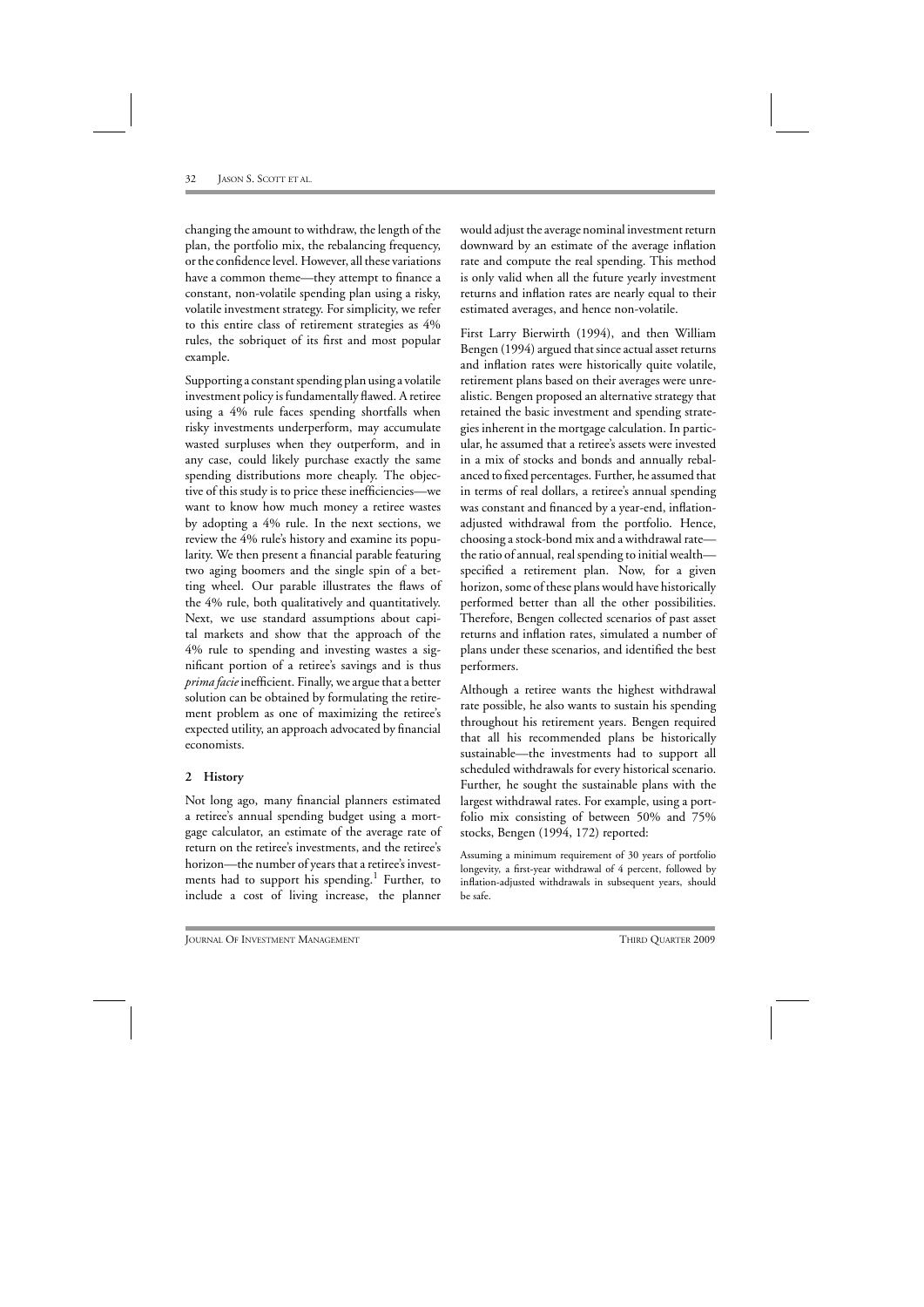Larger (smaller) withdrawal rates were recommended for shorter (longer) horizons. However, the horizons of most interest were in the 30–40 year range and had withdrawal rates that were near 4%. For this reason, Bengen's approach is now commonly called the 4% rule.

In his original article, Bengen did not give a confidence level for his rule—he deemed it safe, since it had never historically failed. However, in a similar study, Cooley *et al.* (1998, 20, Table 3) reported a 95% historical success rate for a 30-year horizon, a 4% withdrawal rate, and 50–50% mix of stocks and bonds. This success rate increased to 98% when the percentage of stocks was increased to 75%. This study is often cited as the Trinity Study (all three authors are finance professors at Trinity University in San Antonio, Texas).

Bengen (1996, 1997, 2001, 2006a) extended his approach in a series of articles. For example, Bengen (1996) treats both tax-deferred and taxable accounts, and recommends that conservative clients reduce their risk with age by yearly decreasing their percentage of stocks by 1%. Bengen (1997) extends the investment choices to include Treasury Bills and small-cap stocks. For a summary of Bengen's work, we recommend his recent review (Bengen, 2006b). Cooley *et al.* (1999, 2001, 2003a) also continued to analyze withdrawal rates. Cooley *et al.* (1999) focuses on monthly versus annual withdrawals, and Cooley (2003a) concludes that investors "would benefit only modestly in the long run from international diversification."

When estimates of success rates are based on a small number of scenarios, they are prone to estimation error. This is particularly true for estimates that use overlapping historical scenarios. This problem led some investigators to develop market models stochastic models of asset returns and inflation rate processes. A model's parameters are chosen so that the joint probability distribution of the processes

reflects the average values, variances, and correlations commonly observed. An unlimited supply of scenarios can be numerically generated from these models, and then statistics, such as the success rate, can be computed using Monte Carlo methods. Further, in a few cases, estimates can be derived analytically.

George Pye (2000) simulated all-equity portfolios whose real returns were log-normally distributed with a mean return of 8% and a standard deviation of 18%. Pye concluded that his modified 4% rule would be safe for a 35-year horizon. Pye's strategy increases a portfolio's longevity by ratcheting down spending when markets perform poorly. We include his rule in the 4% class since its "focus is on sustaining the initial withdrawal" (Pye, 2000, 74) and invests in a volatile asset.

Most of the withdrawal rate research ignores a retiree's mortality and assumes a fixed planning horizon. An exception is the series of articles by Ho *et al.* (1994a, 1994b), Milevsky *et al.* (1997), and Milevsky and Robinson (2005). In particular, Milevsky and Robinson (2005) chose simple models for both the markets and mortality and developed estimates of success rates without using simulation. We recommend the article by Milevsky and Abaimova (2006) for a summary of this approach and its application to retirement planning.

Cooley *et al.* (2003b) compared the results obtained using historical data and market models, but their study "does not take sides on which methodology is better." Finally, in another approach, Spitzer *et al.* (2007) generate scenarios using a bootstrap algorithm to resample historical data with replacement.

# **3 Popularity**

The authors conducted an informal survey of retiree guidance sources and their recommendations on spending and investment strategies. We were struck by the universal popularity of the 4% rule—retail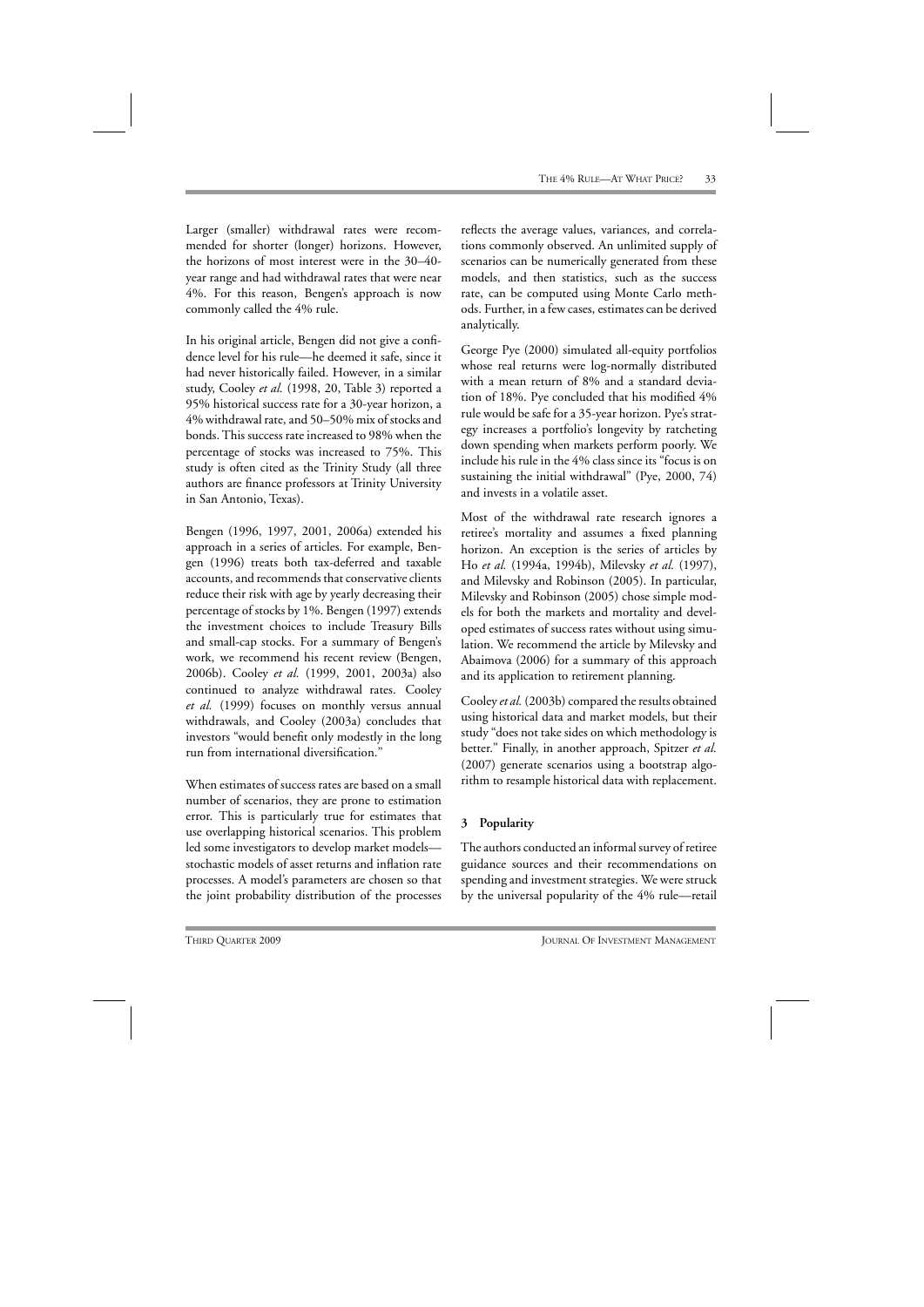brokerage firms, mutual fund companies, retirement groups, investor groups, financial websites, and the popular financial press all recommend it. Sometimes the guidance explicitly references Bengen's work, the Trinity Study, or related research, but more often, it is presented as the perceived wisdom of unnamed experts. In this section, we report a sample of our findings.

Vice President of Financial Planning Rande Spiegelman of the Schwab Center for Financial Research wrote an article on retirement spending, subtitled "The 4% Solution", for the August 17, 2006 issue of *Schwab Investing Insights*®, a monthly publication for Schwab clients. In this article, he recommends the basic 4% rule that we used in the introduction to this study (30-year horizon, 4% withdrawal rate, 60–40% mix of stocks and bonds, and 90% confidence level).

T. Rowe Price's web site (2008a) suggests, "If you anticipate a retirement of approximately 30 years, consider withdrawing no more than 4% of your investment balance, pretax, in the first year of retirement. Each year thereafter, you'll want to increase that dollar amount 3% every year to maintain your purchasing power." A popular feature of this web site is the "Retirement Income Calculator" (T. Rowe Price, 2008b) that simulates 500 scenarios of returns for seven asset classes, where the monthly returns are assumed to be jointly normal. The calculator automatically accounts for minimum required distributions after age  $70<sup>1</sup>/2$ , attempts to decrease equity exposure every five years, and yearly inflates withdrawals by 3%. For a single retiree starting retirement at age 65, having a 30-year horizon, beginning with a \$1MM portfolio, investing initially in a 60% equity mix (portfolio E), and withdrawing \$3.3 K per month, the withdrawal rate is 3.96%, and the calculator predicts a 90% success rate.

The Vanguard Group (2008) advises "making withdrawals at rates no greater than 3% to 5% at the outset of your retirement ..." They also provide a tool for retirees to determine how much they can annually withdraw in real dollars. The tool uses 81 historical scenarios, and "the monthly withdrawal amount shown by the tool is the highest level of spending in which 85% of these historical paths would have left you with a positive balance at the end of your chosen investment horizon." A retiree with a 30-year horizon is advised to withdraw at a rate of 3.75%, 4.75%, or 5.25%, if he is invested in a conservative (less than 35% equities), moderate (between 35% and 65% equities), or aggressive (higher than 65% equities) portfolio, respectively.

AARP (2008) indicates that "most experts" recommend 4% spending and that stocks should be added to the portfolio to "help your money last." Jane Bryant Quinn echoes Bengen's recommendations in the June 2006 *AARP Bulletin*. John Markese (2006), President of the American Association of Individual Investors (AAII), writes, "Most research and simulation studies conclude that portfolios with annual withdrawal rates of 4% or less and greater than 50% in stock are most likely to last throughout retirement."

Liz Weston (2008), writing for MSN Money Central, refers to Bengen and the T. Rowe Price Retirement Income Calculator (2008b) and recommends a 3–4% withdrawal rate for retirees with horizons of 30 or more years. Scott Burns (2004), business columnist for the *Dallas Morning News*, was an early champion of the Trinity Study. Also, Walter Updegrave (2007), *Money Magazine* senior editor, often fields questions on the 4% rule in his "Ask the Expert" forum. In his *CNN Money* article, "Retirement: The 4 Percent Solution", he recommends that a 65-year-old person withdraw money at the 4% rate, invest in a 50–50% mix of stocks and bonds, and shift gradually more to bonds with age. Further, he adds, "The reason many pros recommend this rate is because studies show that it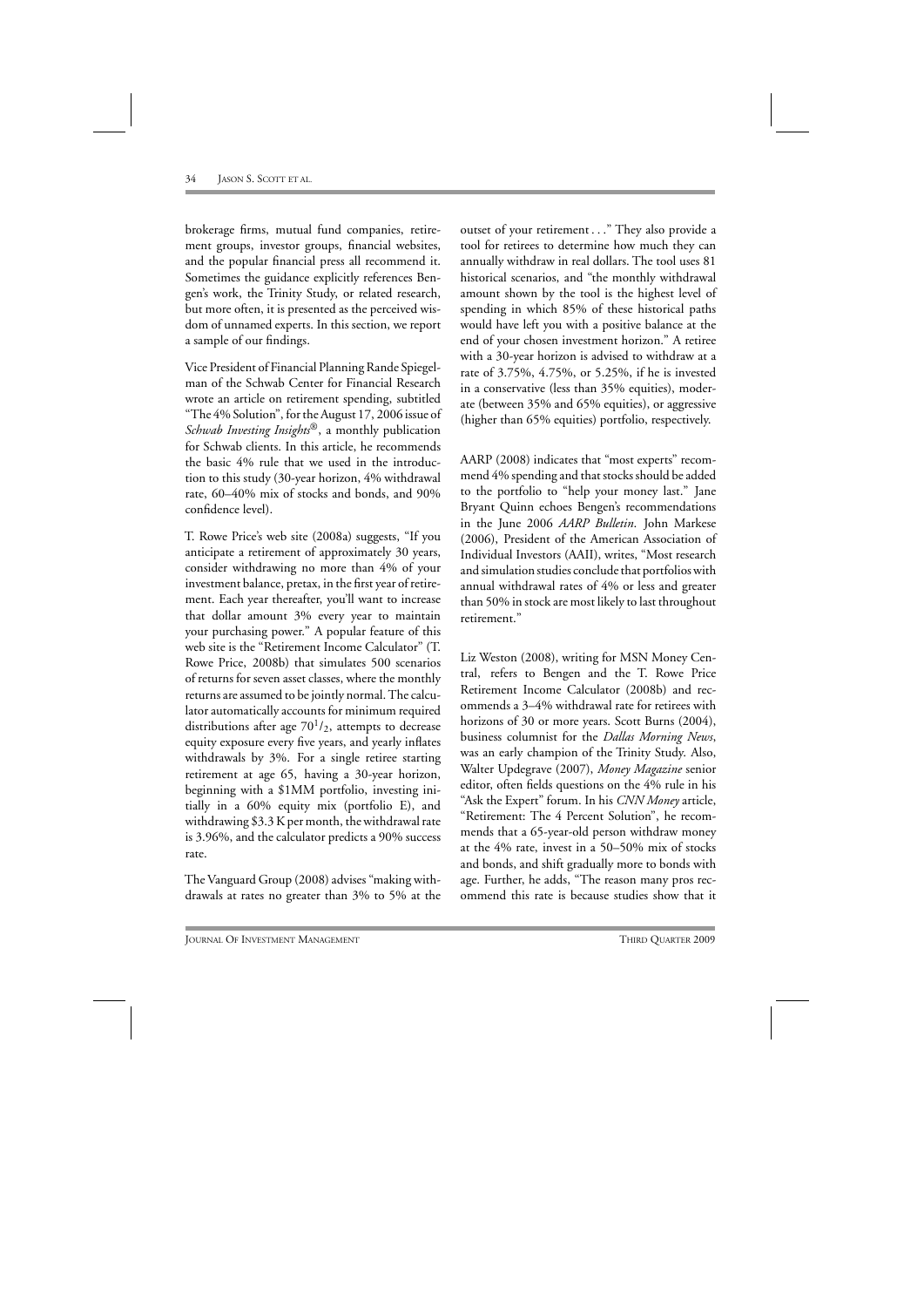provides a high (but not absolute) level of assurance that your savings will last 30 years or more.

The explanation of the 4% rule's popularity is its simplicity—it is easy to understand and implement. Many of today's retirees use the rule and have benefited from its disciplined approach to spending and investment. However, as we shall see, that benefit comes with a price.

### **4 The parable of two boomers**<sup>2</sup>

A simple example often yields insights that extend to more complicated venues—this is true in our case. In this section, we present a parable about two boomers, who share similar spending goals, but have radically different investment strategies. One of their strategies wastes money, and we will show that it can be replicated by a series of less-expensive strategies. In later sections, we use this same approach to show that the 4% rule wastes money.

Our two boomers, Eric and Mick, want to hear Bob Dylan in concert. Dylan's next concert has three-ticket tiers: floor pass (\$125), general admission (\$75), and pay-per-view (\$50). Although both boomers would prefer a floor pass, unfortunately, each boomer has only \$100 to spend. Fortunately, the concert promoters have set up a betting wheel and will allow Eric and Mick to each wager on a single spin. The betting wheel has three sectors of equal area that are equally likely to be selected. If a sector is selected, a chance on that sector will pay \$1; otherwise the price of the chance is lost. Our boomers can purchase chances on any or all of the wheel's sectors. However, the promoters have contrived to make the costs of the three sectors differ<sup>3</sup>—they are 10  $\epsilon$ , 30  $\epsilon$ , and  $40\not\in$  for sectors one, two, and three, respectively, or in vector short hand  $(10 \cancel{\epsilon}, 30 \cancel{\epsilon}, \text{and } 40 \cancel{\epsilon}).$ 

Eric decides to purchase 125 chances on each sector. He allocates his \$100 wager as follows (\$12.50, \$37.50, and \$50.00) to receive the payouts (\$125,

\$125, and \$125). Eric's can't-lose, no-blues strategy is guaranteed to have a 25% return, and he will be enjoying the concert from the floor. However, Eric's friend Mick, who briefly attended the London School of Economics, likes high-return, highrisk gambles. Mick makes the purchases (\$35.00, \$15.00, and \$50.00) and will receive the payouts (\$350, \$50, and \$125). This strategy has a 75% expected return and a 127% standard deviation.

Mick has focused on his betting strategy and has lost sight of his quest, a concert ticket. In fact, if you take his goal into account, Mick is actually wasting money in three ways. First, Mick is paying for a surplus he is not planning to spend. If sector one occurs, Mick will get \$350, buy a floor pass for \$125, and be left with a \$225 surplus. At the rate of a dime for a dollar, Mick is wasting \$22.50 on the surplus, or alternatively, he has wagered only \$77.50 of his \$100 toward his ticket.

Second, Mick is also overpaying for his ticket chances—even if the surplus is eliminated. Mick's payouts without the surplus are (\$125, \$50, and \$125). He has a two-third chance of a floor pass and a third chance of watching on pay-per-view. However, consider the alternative strategy that wagers (\$12.50, \$37.50, and \$20.00) and costs just \$70. It has the payouts (\$125, \$125, and \$50) and would give Mick the same ticket chances as his current strategy and the same concert experience.<sup>4</sup> The alternative plan is less expensive because it pairs payouts and sectors so that the largest payouts correspond to the cheapest sectors.

Third, suppose that Mick ranks his ticket preferences using *Billboard* bullets: a floor-pass gets five bullets, a general admission ticket gets four bullets, and pay-per-view gets just one bullet. It is clear that Mick loves a live concert (he often performs himself). Further, he would prefer (as measured in expected bullets) a guaranteed general admission ticket (4 bullets) to a two-third chance at a floor pass and a third chance for pay-per-view  $(3<sup>2</sup>/3)$  bullets).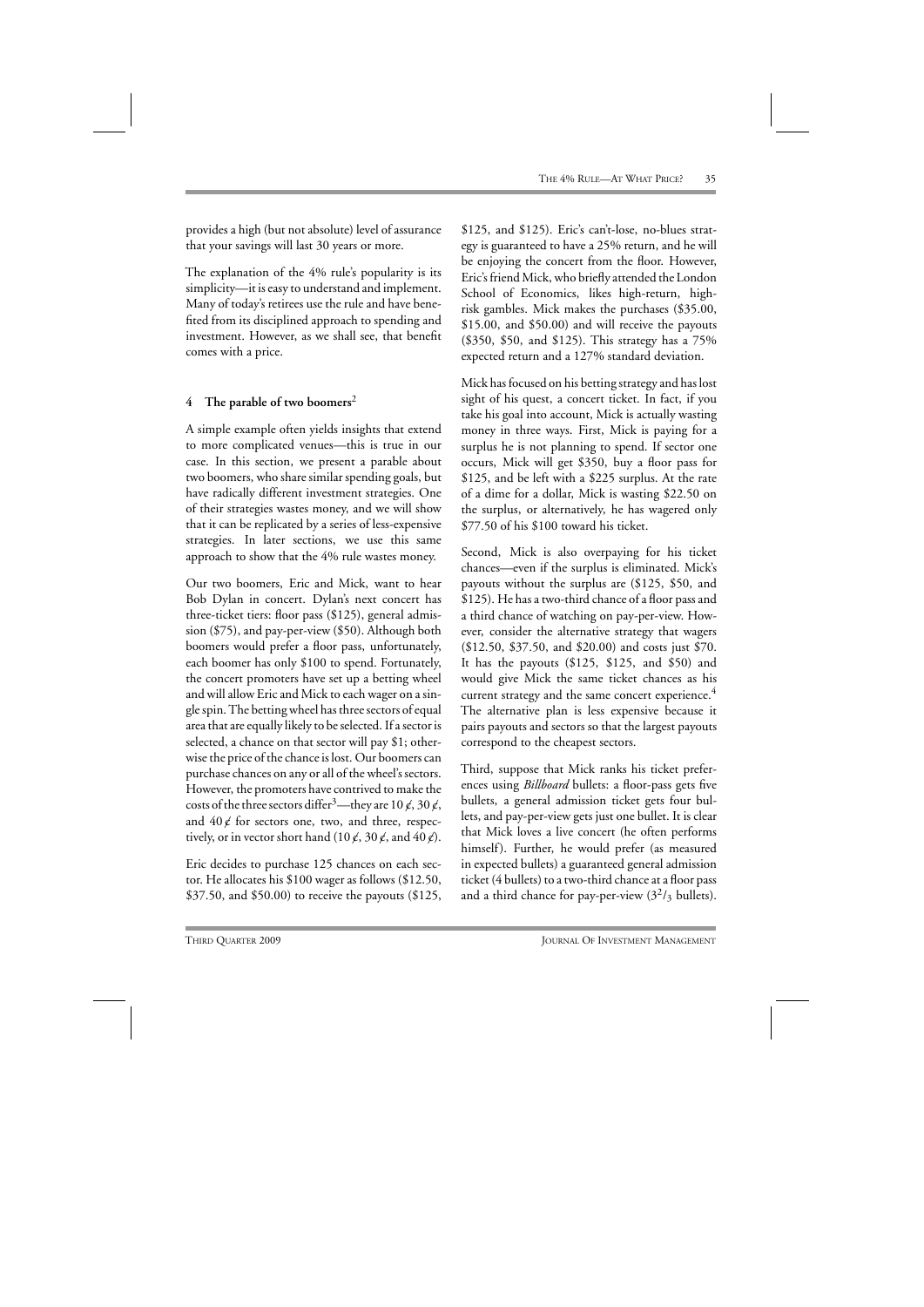The betting strategy (\$7.50, \$22.50, and \$30.00) would pay (\$75, \$75, and \$75) and would guarantee a general admission ticket. Since Mick prefers the ticket chances of this \$60 alternative strategy, he is wasting an additional \$10 by following his current plan.

Our parable illustrates a number of key points. Eric wanted a floor pass to the concert, and he placed bets that paid \$125 no matter what the wheel's outcome. Eric's fixed spending was paired with a risk-free strategy. On the other hand, Mick's wager has volatile payouts that overshoot the \$125 goal when sector one is the outcome, but fall short for the remaining sectors. Generally, fixed spending is best supported by fixed payouts—volatile payouts lead to surpluses and deficits. In fact, Mick required \$22.50 of his original stake to fund his surplus wasted money. Further, Mick's particular strategy has wasted an additional \$7.50 by overpaying for his spending distribution. Generally, when payouts are volatile, there may be alternative wagers that generate the same payout distribution, and some will be cheaper than others. Lastly, Mick arguably wasted another \$10.00 by subscribing to an inferior ticket plan. More generally, when wagers and preferences are at odds, even more money can be wasted.

# **5 An experiment**

Unfortunately, if a retiree adopts a 4% rule, he faces outcomes much like Mick's—he will waste money by purchasing surpluses, will overpay for his spending distribution, and may be saddled with an inferior spending plan. In this section, we describe a numerical experiment that demonstrates the first two problems. For simplicity, we limit our analysis to the specific, but representative, planning horizon of 30 years. $5$ 

Our experiment uses a simple market model—an economy with just two basic assets. The first is a one-year bond that pays a guaranteed annual 2% real return. A multiyear, risk-free bond can be replicated by purchasing a series of these one-year bonds. The second asset is a market portfolio consisting of all other bonds and all stocks, held in market proportions. The annual real returns on our market portfolio are independent and log-normally distributed with an expected value of 6% and a standard deviation of 12%. Because the returns are independent, they are serially uncorrelated. We note investors can create portfolios with any desired volatility by purchasing a mix of the two basic assets.

Our market model is similar to those used by investment consultants for asset allocation and asset liability studies. A 2% risk-free real rate is broadly consistent with the historical record for U.S. Treasury STRIPS and TIPS investment returns. In addition, our market portfolio assumptions imply a Sharpe ratio of a third, a fairly typical choice. While the actual market values of bonds and stocks vary over time, on average, bonds contribute about 40% of the value of the market portfolio and stocks 60%. Thus, a strategy that invests 100% in the market portfolio can be thought of as a 60% equity strategy.

An investor can guarantee a real dollar every year for 30 years by purchasing a series of zero-coupon, risk-free bonds. The cost of this investment is the sum of the discounted prices  $$1/(1.02)$  +  $$1/(1.02)^2 + \cdots + $1/(1.02)^{30}$ , which amounts to a little less than \$22.40. Alternatively, if a retiree invests in a risk-free bond portfolio, he can safely withdraw at a yearly rate that is a bit more than \$1.00/\$22.40  $\approx$  4.46%. This withdrawal rate the guaranteed rate—is the maximum withdrawal rate that can be guaranteed to never fail. This riskfree strategy is analogous to Eric's strategy and is a special case of the 4% rule—the limit of zero investment volatility. This version of the 4% rule never has a surplus, never has a shortfall, and is the cheapest way to receive a constant, guaranteed payout every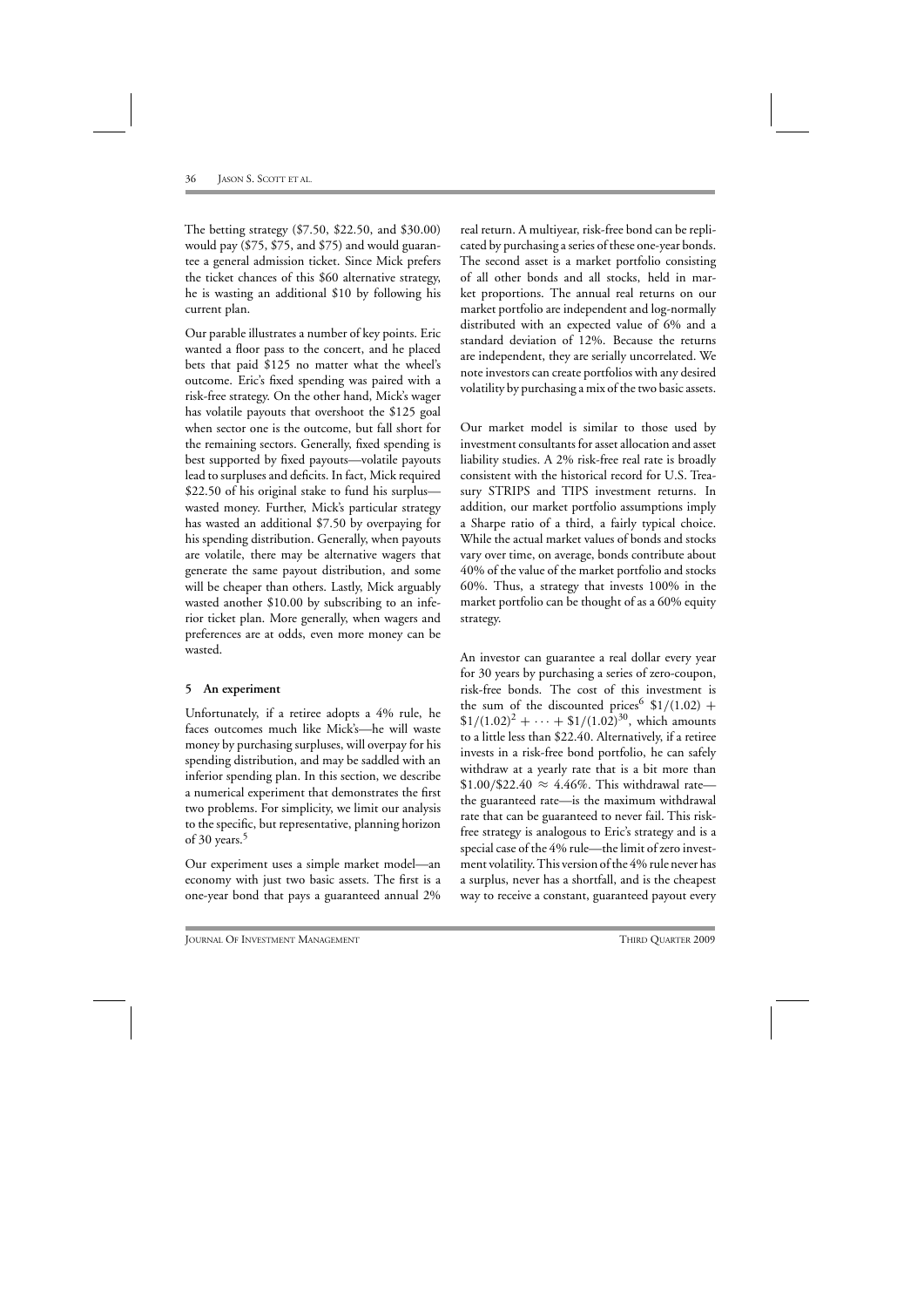year. If a cheaper investment were to exist, then there would be an arbitrage opportunity.

The risk-free strategy supports constant spending using the constant-return, risk-free bond—a perfect match. However, a typical 4% rule advises supporting constant spending using a volatile-return, stock, and bond mix—a mismatch. Our first set of experiments will analyze constant mix portfolios with six volatility levels, evenly spaced from 0% to 15%. These levels correspond to market exposures from 0% to 125%, or alternatively, equity exposures of from 0% to  $75\%$ .<sup>7</sup> We pair each of these portfolios with a range of withdrawal rates that brackets the guaranteed rate—4.0%, 4.25%, 4.46%, 4.75%, and 5.0%. Except for the pair that corresponds to Eric's strategy, our benchmark, these pairs will all exhibit at least one of Mick's problems.

We will report three metrics for each pair of investment and spending strategies: the failure rate, the cost of the surplus, and the overpayment for the spending distribution. A strategy's failure rate is the probability that the actual spending in the last year is less than the spending goal; in other words, the probability of a shortage. Failure rates (and success rates or confidence levels) have been the main focus of previous investigators, and we include them here for comparison. The final portfolio value, the surplus, is a function of random market returns. Hence, we can use the machinery of derivative pricing to find its fair price, the cost of funding the surplus. Similarly, we can compute the present value of the actual spending and the price of an alternative investment that delivers the same spending distribution, but at the cheapest price. The difference in these prices is the overpayment for the spending strategy. We refer the reader to Appendix A for more details.

For each pair of investment and spending strategies, we numerically simulated many equally probable, 30-year-long, scenarios. The portfolio value for each scenario was initially set to \$100, without loss

of generality, and the annual spending goal was set to the withdrawal rate times \$100. We began each scenario by drawing a random real market return from its lognormal probability distribution, and recorded its value. Given the investment strategy and the returns on the risk-free bond and the market, we determined the real value of the portfolio at the end of the first year. Next, we computed the first year's actual real spending—the smaller of the portfolio's value and the spending goal—and deducted it from the portfolio. The actual spending amount and the portfolio's post-withdrawal value were recorded. This process was then repeated for the remaining 29 years. We then computed the metrics of our experiment using Monte Carlo estimates, for example, the failure rate was approximated by the percentage of scenarios for which there was a spending shortage. Again, we refer the reader to Appendix A for more details.

### *5.1 Failure rates*

Table 1 summarizes the failure rates for our first set of experiments. The columns in Table 1 correspond to constant mix investment strategies (labeled with the strategy's volatility), and its rows to constant real spending strategies (labeled with the strategy's withdrawal rate). The investment portfolios are annually rebalanced to maintain a constant risk level. The numbers in the body of the table are the estimated failure rates, the percent of scenarios that fell short of the spending goal. For example, with 12% portfolio volatility and a 4.25% withdrawal rate, spending had a shortfall in 8.1% of cases. The standard errors of the estimates reported in this table are less than 0.01%. The failure rates reported in Table 1 are consistent with the previous studies.

Table 1 illustrates several key features of the 4% rule. First, the influence of portfolio risk depends critically on the spending level. For rates less than or equal to the guaranteed rate, adding risk necessarily introduces the possibility of failure. Moreover, the chance of failure increases with portfolio volatility.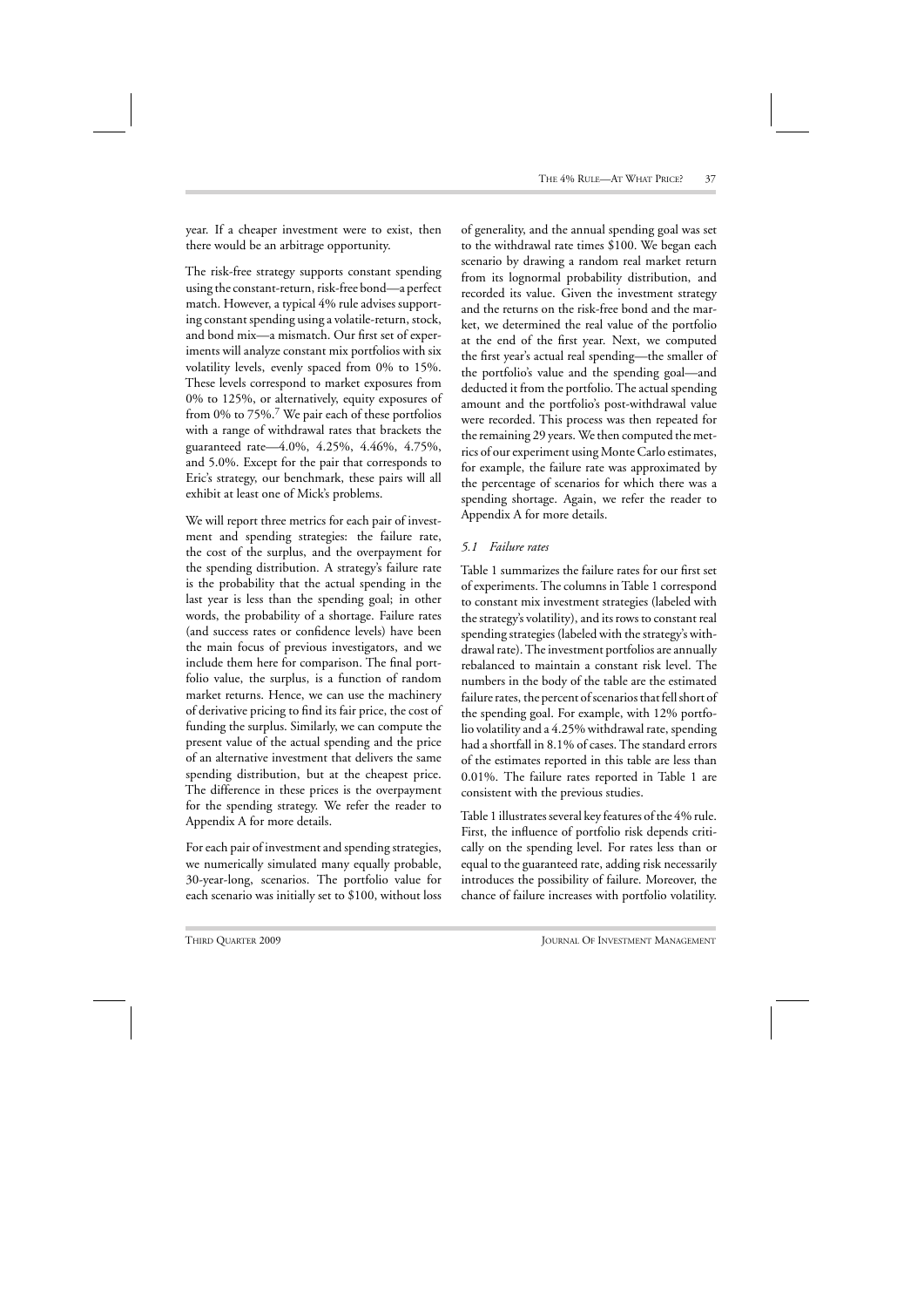| Withdrawal<br>rate | Constant-mix volatility |         |       |       |       |       |  |
|--------------------|-------------------------|---------|-------|-------|-------|-------|--|
|                    | $0\%$                   | 3%      | 6%    | 9%    | 12%   | 15%   |  |
| 4.00%              | $0.0\%$                 | $0.3\%$ | 1.9%  | 3.9%  | 5.7%  | 7.6%  |  |
| 4.25%              | $0.0\%$                 | 1.9%    | 4.4%  | 6.3%  | 8.1%  | 9.9%  |  |
| 4.46%              | $0.0\%$                 | 6.8%    | 7.9%  | 9.2%  | 10.6% | 12.1% |  |
| 4.75%              | 100.0%                  | 22.5%   | 15.0% | 14.0% | 14.5% | 15.4% |  |
| 5.00%              | 100.0%                  | 44.2%   | 23.4% | 19.2% | 18.4% | 18.7% |  |

**Table 1** Failure rates for constant-mix portfolios.

**Table 2** Cost of surpluses as a percentage of initial wealth for constant-mix portfolios.

| Withdrawal<br>rate | Constant-mix volatility |         |         |       |       |       |  |
|--------------------|-------------------------|---------|---------|-------|-------|-------|--|
|                    | $0\%$                   | 3%      | 6%      | 9%    | 12%   | 15%   |  |
| 4.00%              | 10.4%                   | 10.8%   | 13.0%   | 15.8% | 18.8% | 21.8% |  |
| 4.25%              | 4.8%                    | 6.3%    | 9.3%    | 12.5% | 15.7% | 19.0% |  |
| 4.46%              | $0.0\%$                 | 3.4%    | $6.8\%$ | 10.1% | 13.5% | 16.8% |  |
| 4.75%              | $0.0\%$                 | 1.2%    | $4.2\%$ | 7.5%  | 10.8% | 14.2% |  |
| 5.00%              | $0.0\%$                 | $0.4\%$ | 2.7%    | 5.7%  | 8.9%  | 12.2% |  |

However, for withdrawal rates above the guaranteed rate, investing in the risk-free asset is guaranteed to fail, so adding risk to the portfolio is the only possible hope for success. For example, by increasing the portfolio volatility from 0% to 3%, the 4.75% spending plan's failure rate drops from 100% to 22.5%. However, beyond a certain level, additional risk begins to increase the chances of failure. For example, with the 4.75% withdrawal rate, a portfolio volatility of 9% has the smallest failure rate, that is,  $14.0\%$ .<sup>8</sup> It is this pattern that led some researchers to devise strategies that minimize the failure rate and the risk of ruin.

### *5.2 Cost of surpluses*

Retirees who follow a 4% rule will often generate portfolio surpluses that waste money. In Table 2, we report the results for our numeric experiment. The layout of Table 2 is the same as Table 1; however, the values in its body are estimated percentages of initial wealth that are spent on funding surpluses. The standard errors of all estimates are uniformly less than 0.05%. Clearly, withdrawing less (more) than the guaranteed rate and investing in the risk-free bond always (never) generates surpluses. However, for all rates, volatility adds significantly to the surplus and shifts money away from retirement spending. In particular, an investor withdrawing at the guaranteed rate (4.46%) and investing in the market portfolio (12% volatility) has allocated 13.5% of his portfolio to surpluses, and only 86.5% to actual spending. Strikingly, the surplus from this strategy could be used to increase *every* retirement payout by nearly 16%  $(\approx 13.5\%/86.5\%).$ 

# *5.3 Spending overpayments*

In Table 3, we present our third metric—the spending overpayment. This table's structure is the same as its two predecessors, but the values in its body are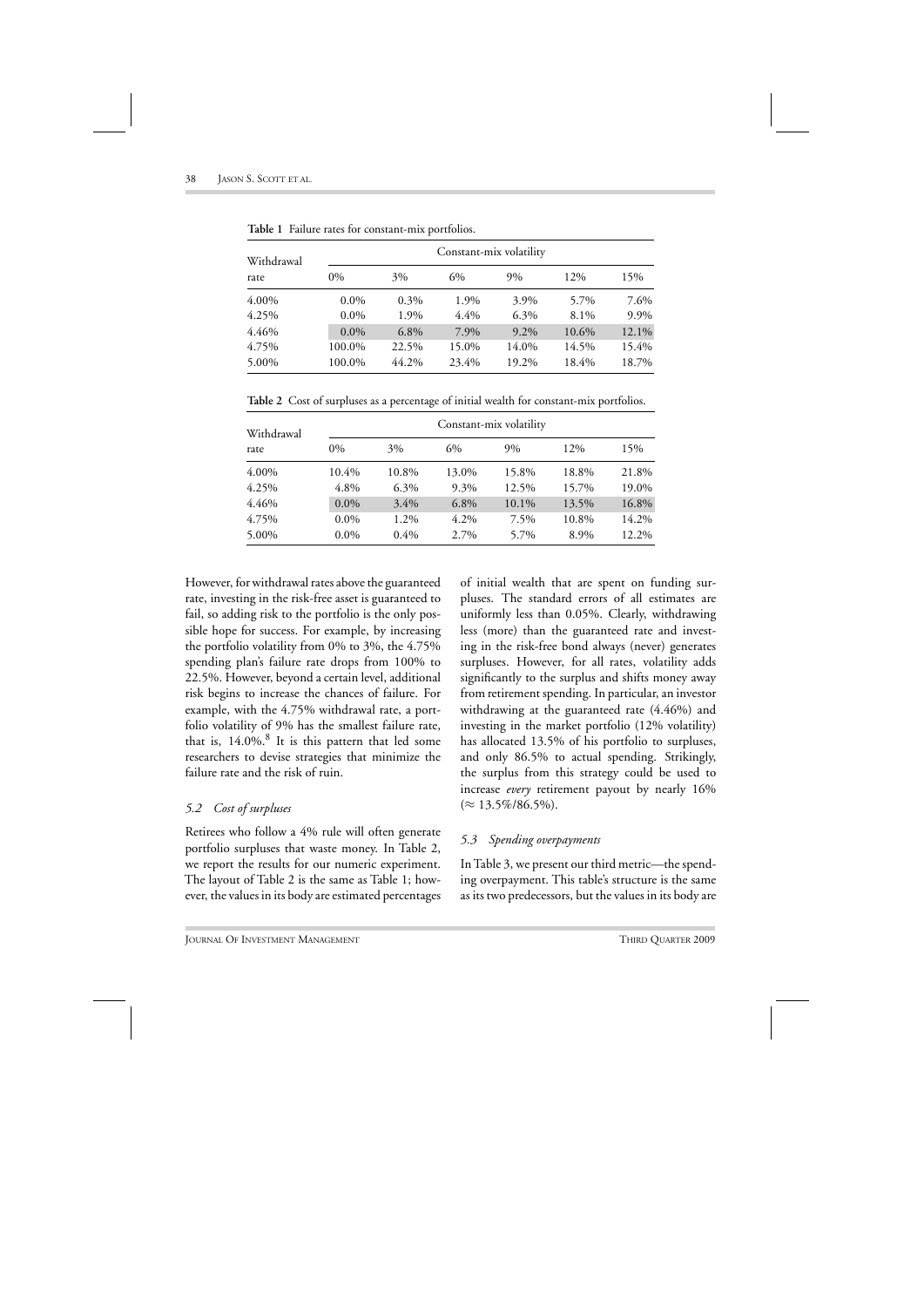| Withdrawal<br>rate | Constant-mix volatility |         |         |      |      |      |  |
|--------------------|-------------------------|---------|---------|------|------|------|--|
|                    | $0\%$                   | 3%      | 6%      | 9%   | 12%  | 15%  |  |
| 4.00%              | $0.0\%$                 | $0.2\%$ | 1.1%    | 1.9% | 2.5% | 3.0% |  |
| 4.25%              | $0.0\%$                 | 0.7%    | 1.6%    | 2.4% | 3.0% | 3.5% |  |
| 4.46%              | $0.0\%$                 | 1.2%    | $2.1\%$ | 2.8% | 3.4% | 3.8% |  |
| 4.75%              | $0.0\%$                 | 1.7%    | 2.6%    | 3.3% | 3.8% | 4.2% |  |
| 5.00%              | $0.0\%$                 | 1.9%    | 2.9%    | 3.6% | 4.1% | 4.5% |  |

**Table 3** Spending overpayments as a percentage of initial wealth for constant-mix portfolios.

the estimated percentages of initial wealth wasted by obtaining the spending distribution using the 4% rule versus a more cost-effective strategy. The standard errors of all estimates are uniformly less than 0.05%. The waste increases with increasing withdrawal rate, since relatively more money goes toward spending, and also increases with portfolio volatility. With a market portfolio investment (12% volatility), spending overpayments claim an additional 2–4% of a retiree's initial portfolio wealth. In the next section, we shall look at least cost strategies in greater detail and see how to eliminate overpayments.

#### **6 Least cost spending strategies**

We have identified and quantified the 4% rule's first two sources of waste—funding unspent surpluses and overpaying for spending. However, what investment strategy can a retiree use to recoup these losses? In this section, we answer that question and also demonstrate a useful diagnostic tool for discovering spending overpayments. For concreteness, we consider a retiree that has a 30-year horizon, starts with \$100, withdraws at the 4.46% guaranteed rate, and invests in the market portfolio.

Figure 1 is a scatter plot of our retiree's last year of spending versus the cumulative market return over the 30-year period since his retirement began. For convenience, the cumulative market return has been annualized. Each point on the plot represents



**Figure 1** Spending versus cumulative market return in year 30 for a 4.46% withdrawal rate and the market portfolio.

a scenario. As shown in Table 1, our retiree spent less than his \$4.46 goal in 10.6% of the scenarios, and in fact, he spent nothing at all in 9.6% of them. The remaining 89.4% of the scenarios had sufficient funds to fully support the \$4.46 spending goal. The Monte Carlo estimate of the cost of purchasing the last year's payout is  $96\ell$ . Note that if our retiree had invested in the risk-free bond, he would have been guaranteed a \$4.46 payout in the last year. The cost of the bond investment would have been  $$4.46/1.02^{30} \approx $2.46$ . Hence what happened to the \$1.50 saved by allowing deficits? It was wasted on funding surpluses.

Our retiree spent  $96\ell$  to fund the last year of his plan, but he could have obtained its spending distribution more cheaply.<sup>9</sup> To see why, consider points A and B in Figure 1. Point A is a scenario for which spending was \$4.46 and the market averaged a mere 21 basis point increase over 30 years—times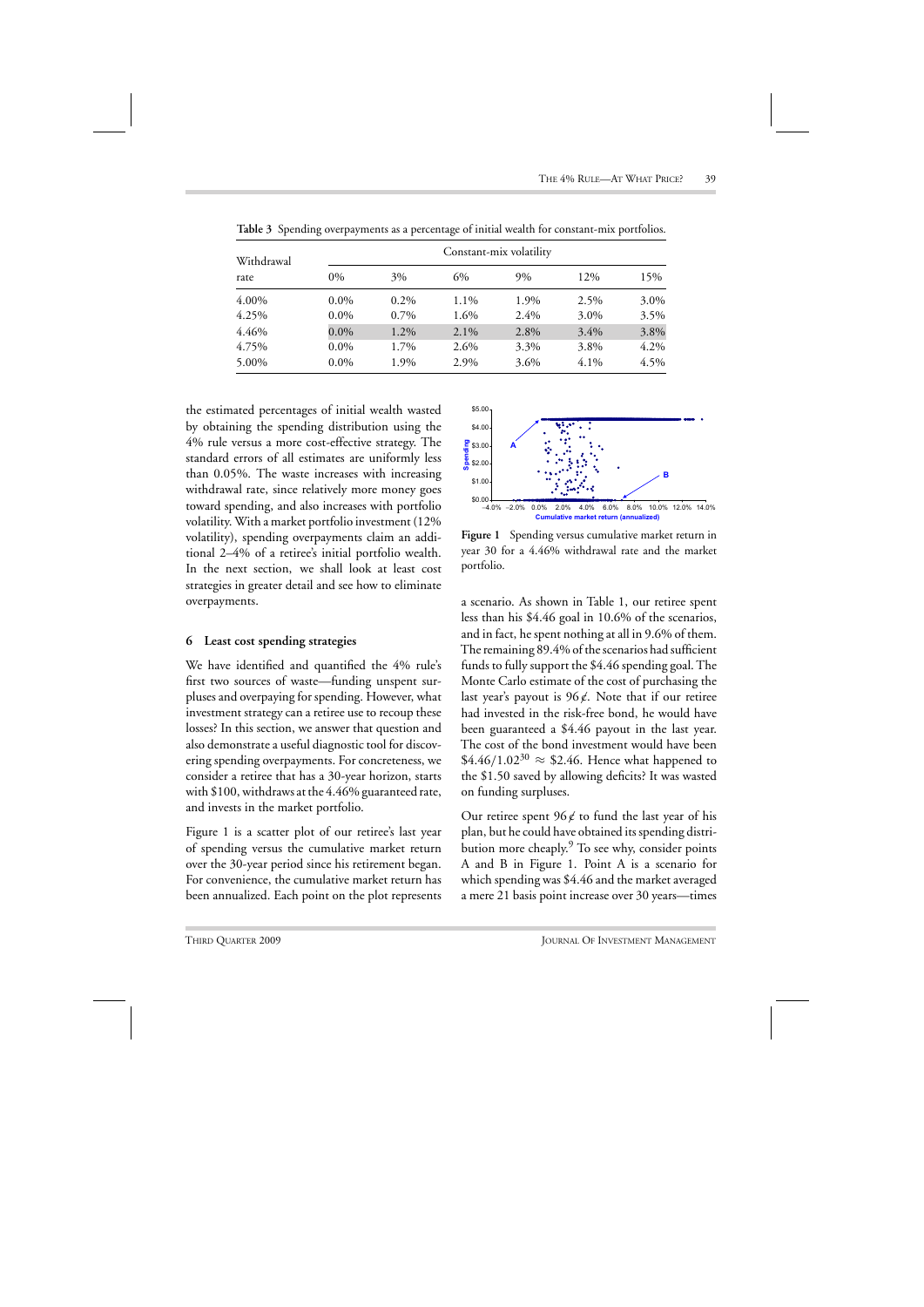

**Figure 2** Spending versus cumulative market return in year 30 for the least cost-spending strategy.

were tough. In contrast, point B is a scenario for which spending completely disappeared, and yet the market averaged a hefty 6.92% real, annualized increase. Since the cost of money is cheaper in good times than it is in bad times, our retiree could have saved money by finding an alternative investment that paid nothing in scenario A, \$4.46 in scenario B, and kept the payouts in all the remaining scenarios unchanged. If our retiree exploited all these money-saving swaps, he would have a least cost strategy (Dybvig, 1988a, 1988b). Figure 2 is a scatter plot of the least cost-spending strategy versus the cumulative market return. The spending distributions of Figures 1 and 2 are the same the spending amounts have the same values and frequency—however, the spending amounts have been reassigned to different market returns and have different underlying investment strategies. Our estimated price to implement the least cost strategy is 69  $\epsilon$ , a savings of 27  $\epsilon$  over the 4% rule.<sup>10</sup>

Generally, scatter plots of spending versus the cumulative market return can identify overspending. A least cost strategy will plot as a smooth non-decreasing curve (see Figure 2), and spending will be higher when prices are cheaper. For example, the plot of constant, risk-free spending versus the market is a horizontal line, is non-decreasing, and is a least cost strategy. Inefficient strategies will either exhibit scatter (see Figure 1) or, if they are smooth, have a region where spending decreases with cumulative market return.

What investments should our retiree make to get the least cost? Because the shape of Figure 2 is approximately flat–ramp–flat, a financial engineer would suggest a strategy of buying and selling 30-year, European call options on the market portfolio. Our retiree would purchase calls with an exercise price equal to the rightmost value for which the payouts are zero. Simultaneously, he would sell an equal number of calls with an exercise price equal to the leftmost value for which the payouts equal \$4.46. By adjusting the numbers of calls purchased and sold, a payoff diagram very similar to that shown in Figure 2 would be obtained. Specifically, suppose that *N* calls are bought at the strike price  $K_b = F(P_0)$  and sold at  $K_s = F(P_F)$ , where  $P_0$ and  $P_F$  (the failure rate) are the probabilities of a zero withdrawal and a shortage, respectively, and the function  $F(\cdot)$  is the inverse cumulative probability distribution for the (log-normal) cumulative market return. The number of calls to buy and sell is  $N = \delta \cdot W_0 / (K_s - K_b)$ , where  $\delta$  is the withdrawal rate and  $W_0$  is the initial portfolio value. The prices of the calls are easily determined from the Black– Scholes formula. For our example,  $P_0 \approx 9.56\%,$  $P_{\rm F} \approx 10.58\%$ , and  $\delta \cdot W_0 = \$4.46$ , and we get the values  $K_b \approx$  \$2.12 (2.53% annualized),  $K_b \approx $2.19 \ (2.65\% \text{ annualized})$ , and  $N = 57.97$ . The net cost of the replicating call options is 68.5  $\ell$ , which equals our Monte Carlo price to three digits.

The above analysis could be repeated to cover all 30 years of spending. Efficient strategies for each year would entail the purchase and sale of call options with different exercise prices. The total cost would equal the cost of all the options purchased minus the proceeds from selling all the options written. For this particular investment and spending combination, our retiree would save 3.4% of his initial portfolio by adopting the least cost strategy, where 0.27% of the savings can be attributed to the last year.

It is, of course, possible that no counterparty would offer the multiyear options necessary for a retiree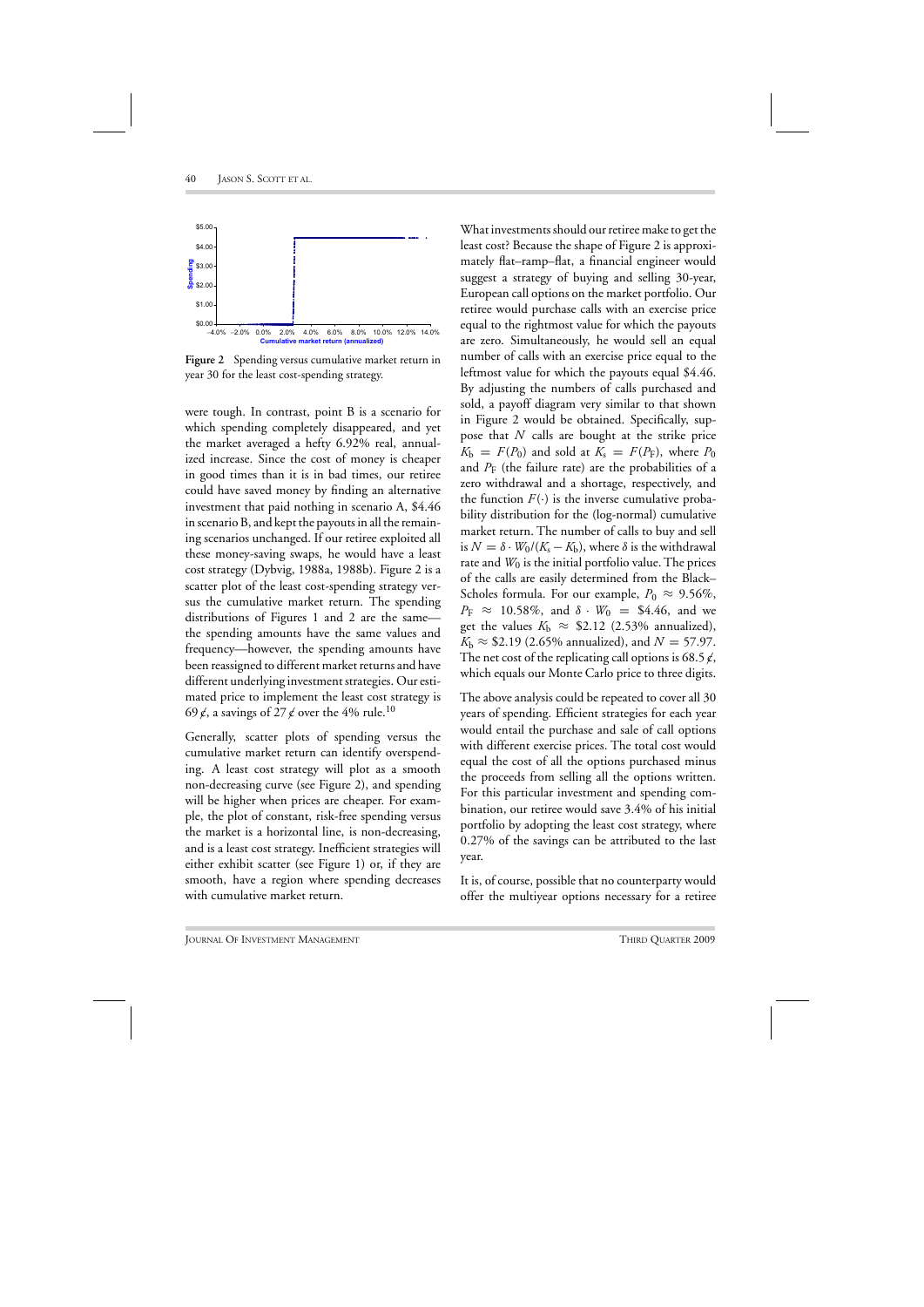to replicate the 4% rule's spending distribution. If not, it is still possible to replicate the least cost strategy by following a dynamic strategy using the riskless bond and the market portfolio. Further, if enough retirees wanted the 4% rule's spending distribution and the least cost-investment strategy was sufficiently below other readily available investment options, then financial institutions would be motivated to offer new products and services that replicated the spending distribution at a cheaper price for the retiree, but at a profitable price for the institution.

The key to recouping surpluses is to just not fund them—just fund spending. The key to recouping overpayments is to spend relatively large amounts when payouts are cheap and to spend relatively small amounts when payouts are expensive. A retiree can get the 4% rule's spending distribution at a much cheaper cost by buying and selling call options or by implementing a dynamic strategy. However, does he really want this spending distribution or is there a cheaper distribution he would prefer?

# **7 Spending preferences and expected utility**

Mick wagered \$100 and had a two-third chance of winning a floor pass and a third chance of watching Dylan on pay-per-view  $(3^2/\text{3} \text{ bullets})$ . Mick's gamble can be replicated for just \$70 by eliminating a surplus and using a least cost strategy, but this is still wasteful, since Mick would have preferred a guaranteed general admission ticket (4 bullets), which he could have had by wagering just \$60. In our parable, the money spent on surpluses and overpayments is only a lower bound on waste; choosing a strategy whose payouts are inconsistent with preferences wastes even more. In this section, we argue that this result is also true for a retiree who follows a 4% rule, but prefers a different spending plan.

Does a retiree really want the spending distribution of a 4% rule strategy? Consider a retiree who is planning on spending \$40K a year for the next 30

years. Now, suppose that after the first year, his portfolio suffers a 20% loss. Without knowing much about our retiree, what would you expect him to do? Would he continue spending \$40K, cut his spending by 20% to \$32K, or do something in between? We might reasonably expect him to spread the pain of his loss across all his remaining years, and adopt one of the latter two options. However, if our retiree were a strict follower of the 4% rule, he will continue spending \$40K a year, until his portfolio is exhausted.<sup>11</sup> It seems unlikely that a retiree would prefer fixed dependable spending in his early retirement years and the volatile spending of Figures 1 and 2 in his late retirement years. Our retiree could have addressed this issue much earlier, when he created his plan, either by investing in a riskless bond or by relaxing his requirement for fixed spending. However, without knowing more about his preferences, we do not know which option would have been more appropriate.

Financial economists advocate a very different approach toward retirement spending and investing. Building on the seminal work of Hakansson (1970), they suggest that a retiree's preferences concerning different amounts of income in different years be represented with a set of utility functions. Then they determine an integrated investment and spending policy that can be funded with the retiree's initial wealth and that will maximize the expected value of his overall utility.

Figure 3 places our earlier analysis in the context of retiree preferences and utility. Each point on the plot is a retirement strategy. The vertical axis plots the expected utility of a strategy, and the horizontal axis plots the cost of the strategy. The strategies that maximize the expected utility plot on the solid curve. The strategy labeled A represents the traditional 4% rule—an initial portfolio value of \$100, withdrawal rate of 4.0%, and 60–40% stock-bond mix (i.e., the market portfolio). This strategy does not maximize expected utility—it has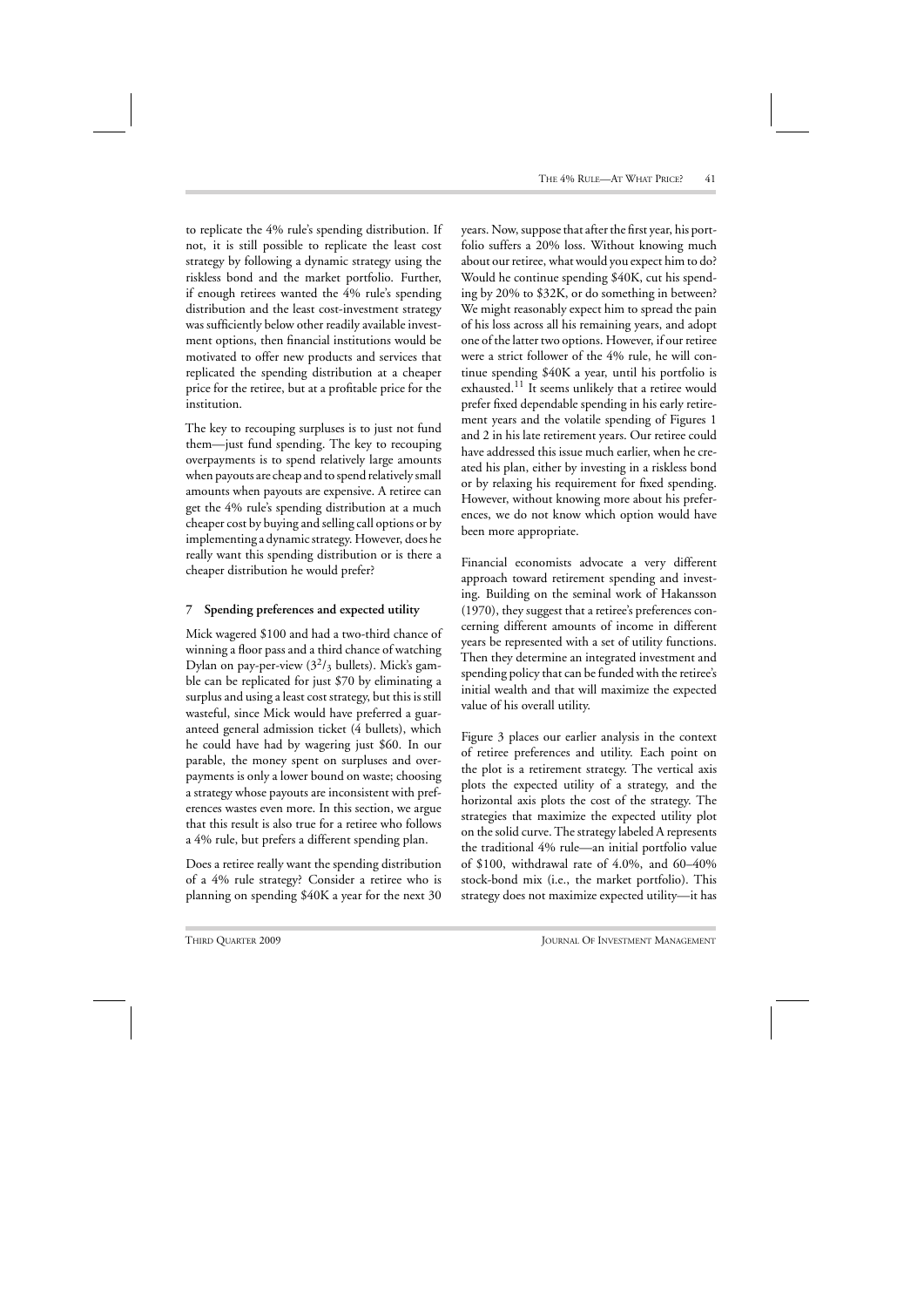

**Figure 3** Expected utility versus cost for various retirement strategies.

unspent surpluses and overpays for spending—and must plot below the curve. The least cost-spending strategy has the same spending distribution as the 4% rule, and therefore the same expected utility. However, this strategy recoups the \$18.80 spent on surpluses (Table 2) and the \$2.50 spent on overpayments (Table 3), and can be purchased for \$78.70. The least cost-spending strategy (labeled B) plots to the left of the 4% rule strategy (labeled A) on Figure 3.

Generally, we do not expect strategy B to maximize a retiree's expected utility, and therefore, there may be many strategies that deliver the same benefit as A, but at a lower cost than B's. For example, suppose a retiree truly prefers constant spending—even a 1% chance of failure makes him extremely uncomfortable. He might be equally happy if he traded his current strategy that targets a \$4 withdrawal, but has a chance of shortfalls, for a new strategy, which pays half as much, but is guaranteed. In Figure 3, we have labeled this case as C—it invests in the risk-free bond and costs \$44.80. By knowing this retiree's preferences, we can make him just as happy as he was with the 4% rule, but at less than half the cost.

Of course, no advisor would recommend strategy B or C, since they both cost less than the available \$100 and would leave money on the table. One strategy, labeled B , fully funds the least costspending strategy, but uses the savings on surpluses and overpayments to increase all the payouts. This strategy costs \$100, increases all payouts by more than 27%, and plots directly above the 4% rule in Figure 3. It is unlikely that this strategy would maximize the expected utility, unless our retiree enjoys the 4% rule's occasional spending shortages and his only mistake is failing to find the least cost way of achieving them. Hence, typically, there are many strategies with higher expected utility than B' that cost the same. If  $C'$  is one of these preferred strategies, it will plot above  $B'$  in Figure 3. As an example, consider a retiree who has no tolerance for risk and prefers investing in the risk-free bond. He would use his full \$100 to get a guaranteed \$4.46 annual payout. This strategy's payout is at a minimum 10% higher than any payout of the 4% rule, and never fails to pay. It clearly dominates the 4% rule for all retirees, will not dominate the least cost strategy for a few retirees, and will be likely dominated itself for retirees who have a modest tolerance for risk.<sup>12</sup>

To actually reach the efficient curve on our figure, we need to know a retiree's utility function. However, much of the gap between the efficient curve and the 4% rule can be closed with a less formal description of a retiree's preferences. Basically, retirees need to understand that the cost of providing spending when markets perform poorly is often substantially greater than when they perform well.<sup>13</sup> If this point is well understood, then most retirees are likely to choose to spend less in bad scenarios in order to be able to spend more in good scenarios, versus spending the same amount in all scenarios. The willingness to make these spending tradeoffs and to assume the investment volatility needed to implement them will differ among investors, and therefore so should their retirement strategies.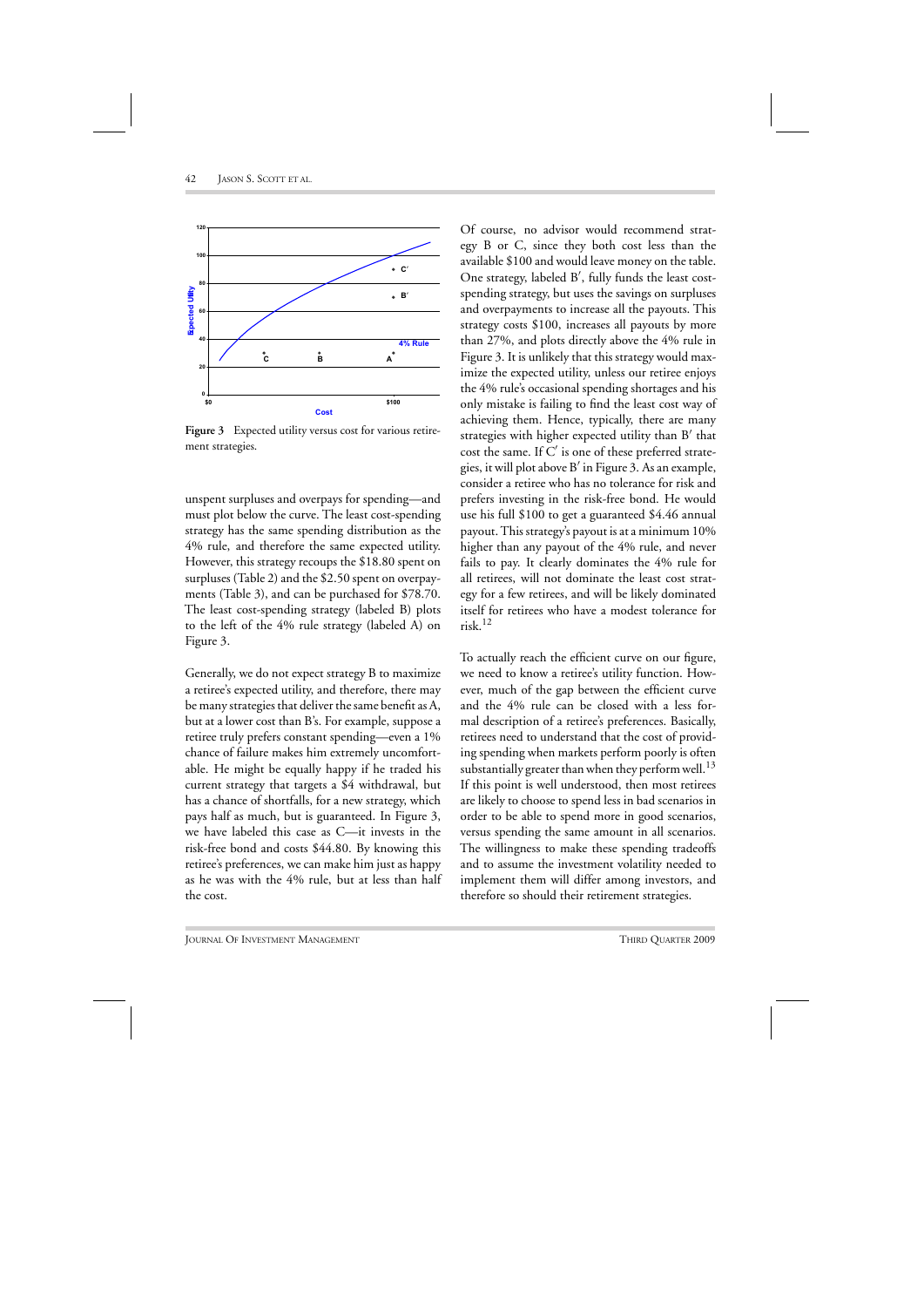### **8 Glide-path investment strategies**

Our first set of experiments focused on constantmix investment strategies—portfolios are annually rebalanced to maintain a constant volatility level. This was the original approach of Bengen (1994), and it is often recommended. Recently, however, *glide-path* investment strategies have experienced a surge in popularity. These strategies systematically reduce portfolio volatility as a retiree gets older, and several authors, including Bengen, have suggested that retirees adopt this alternative. Two years after his original article, Bengen (1996) concluded that, "All things considered, I recommend that you adopt a phase-down of one percent of your stock allocation each year ..." Jennings and Reichenstein (2007) analyzed a number of lifecycle mutual funds and found that these funds, even when intended for post-retirement use, generally follow an investment glide path, averaging an equity percentage equal to approximately 120 less the target investor's age.

We have argued that the major flaw of the 4% rule is its attempt to support nonvolatile spending with volatile investing. Perhaps a glide path that systematically reduces risk could cause less inefficiency and reduce failure rates? Using our previous withdrawal rates and our previous volatility levels, we ran a numeric experiment to test this hypothesis. However, this time the volatility level was only used as the initial level for the first year's investments, and thereafter, the level was decreased each

year so that in the 30th year the volatility was zero, and the portfolio was invested in just the risk-free bond.

The results of our glide-path experiments are reported in Tables 4–6, which correspond to Tables 1–3 of our constant-mix experiments. Comparing the failure rate tables, we notice that except possibly for the lowest volatilities, the glide-path rates are worse—even though the glide-path portfolios were on average less risky than the corresponding constant mix portfolios. The reason for this behavior is that glide-path strategies are just as likely as constant-mix strategies to have a series of poor early returns and run out of money. However, the glide-path strategy tends to lock-in these poor returns, decreasing the likelihood that future good returns allow the portfolio to recover and sustain spending.

A comparison of Tables 5 and 2, the cost of surpluses tables, shows that glide-path strategies do a bit better than constant-mix strategies in this category. Basically, a glide-path strategy generates a smaller surplus. For the market portfolio, the glide-path strategy spent approximately 2.5% less on surpluses than the corresponding constant-mix portfolio. However, a comparison of Tables 6 and 3, the overpayment tables, shows that the savings on surpluses are offset by higher overpayments. For the market portfolio, the glide-path strategy spent approximately 1–2% more on overpayments

| Withdrawal<br>rate | Initial-mix volatility |         |       |         |         |       |  |
|--------------------|------------------------|---------|-------|---------|---------|-------|--|
|                    | $0\%$                  | 3%      | 6%    | 9%      | 12%     | 15%   |  |
| 4.00%              | $0.0\%$                | $0.2\%$ | 2.0%  | $4.1\%$ | $6.0\%$ | 7.7%  |  |
| 4.25%              | $0.0\%$                | 2.1%    | 5.3%  | 7.4%    | 9.1%    | 10.6% |  |
| 4.46%              | $0.0\%$                | 9.8%    | 10.6% | 11.5%   | 12.5%   | 13.5% |  |
| 4.75%              | 100.0%                 | 35.0%   | 21.6% | 18.6%   | 17.9%   | 17.9% |  |
| 5.00%              | 100.0%                 | 63.9%   | 34.2% | 26.2%   | 23.3%   | 22.3% |  |

**Table 4** Failure rates for glide-path portfolios.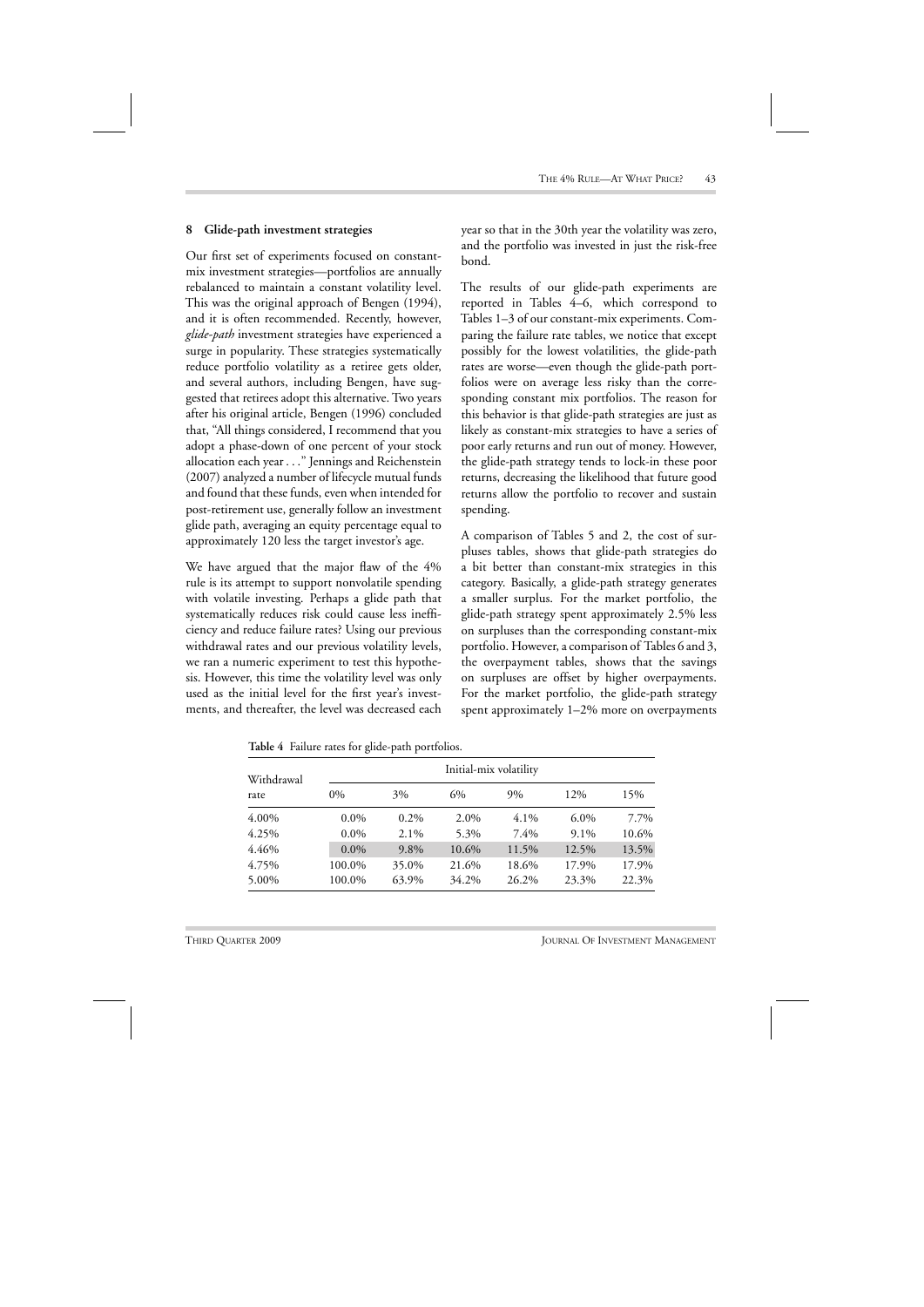| Withdrawal<br>rate | Initial-mix volatility |         |       |       |       |       |  |
|--------------------|------------------------|---------|-------|-------|-------|-------|--|
|                    | $0\%$                  | 3%      | 6%    | $9\%$ | 12%   | 15%   |  |
| 4.00%              | 10.4%                  | 10.6%   | 11.9% | 14.0% | 16.3% | 18.7% |  |
| 4.25%              | 4.8%                   | 5.7%    | 8.1%  | 10.6% | 13.2% | 15.8% |  |
| 4.46%              | $0.0\%$                | 2.7%    | 5.4%  | 8.1%  | 10.8% | 13.5% |  |
| 4.75%              | $0.0\%$                | $0.7\%$ | 3.0%  | 5.6%  | 8.2%  | 10.9% |  |
| 5.00%              | $0.0\%$                | $0.2\%$ | 1.6%  | 3.9%  | 6.4%  | 9.0%  |  |

**Table 5** Cost of surpluses as a percentage of initial wealth for glide-path portfolios.

**Table 6** Spending overpayments as a percentage of initial wealth for glide-path portfolios.

| Withdrawal<br>rate | Initial-mix volatility |         |         |         |         |      |
|--------------------|------------------------|---------|---------|---------|---------|------|
|                    | $0\%$                  | 3%      | 6%      | 9%      | 12%     | 15%  |
| 4.00%              | $0.0\%$                | $0.2\%$ | 1.5%    | 2.7%    | 3.7%    | 4.5% |
| 4.25%              | $0.0\%$                | 0.9%    | 2.4%    | 3.5%    | 4.4%    | 5.1% |
| 4.46%              | $0.0\%$                | 1.8%    | $3.1\%$ | $4.1\%$ | $5.0\%$ | 5.6% |
| 4.75%              | $0.0\%$                | 2.5%    | 3.8%    | 4.8%    | 5.6%    | 6.2% |
| 5.00%              | $0.0\%$                | $2.6\%$ | 4.2%    | 5.3%    | $6.0\%$ | 6.7% |

than the corresponding constant mix strategy. In total, the surpluses and overpayments of glide-path strategies are comparable to constant mix strategies. Further, since we expect that the spending distributions generated by glide-path strategies are likely at odds with a retiree's true preferences, the costs of surpluses and overpayments are again only a lower bound on the total money wasted by adopting these strategies.

### **9 Conclusion**

The 4% rule and its variants finance a constant, nonvolatile spending plan using a risky, volatile investment strategy. Two of the rule's inefficiencies—the price paid for funding its unspent surpluses and the overpayments for its spending distribution—apply to all retirees, independent of their preferences. For a typical rule, we used a market model to estimate that between 10% and 20% of a portfolio's initial wealth is being allocated to surpluses, and an additional 2–4% is going toward overpayments. If the spending distribution of the 4% rule were inconsistent with a retiree's preferences, then the costs can be much higher. All in all, any retiree who adopts a 4% rule pays a high price.

Our approach can be easily extended to investigate other retirement rules of thumb and to use alternative market models. If a retirement plan generates unspent surpluses then our approach can price the surplus. A scatter plot of spending amount versus cumulative market return will quickly reveal whether a strategy is of least cost type. Strategies with overpayments will often generate a cloud of points (Figure 1), whereas least cost strategies will generate a non-decreasing curve (Figure 2).

Many practical issues remain to be addressed before advisors can hope to create individualized retirement financial plans that maximize expected utility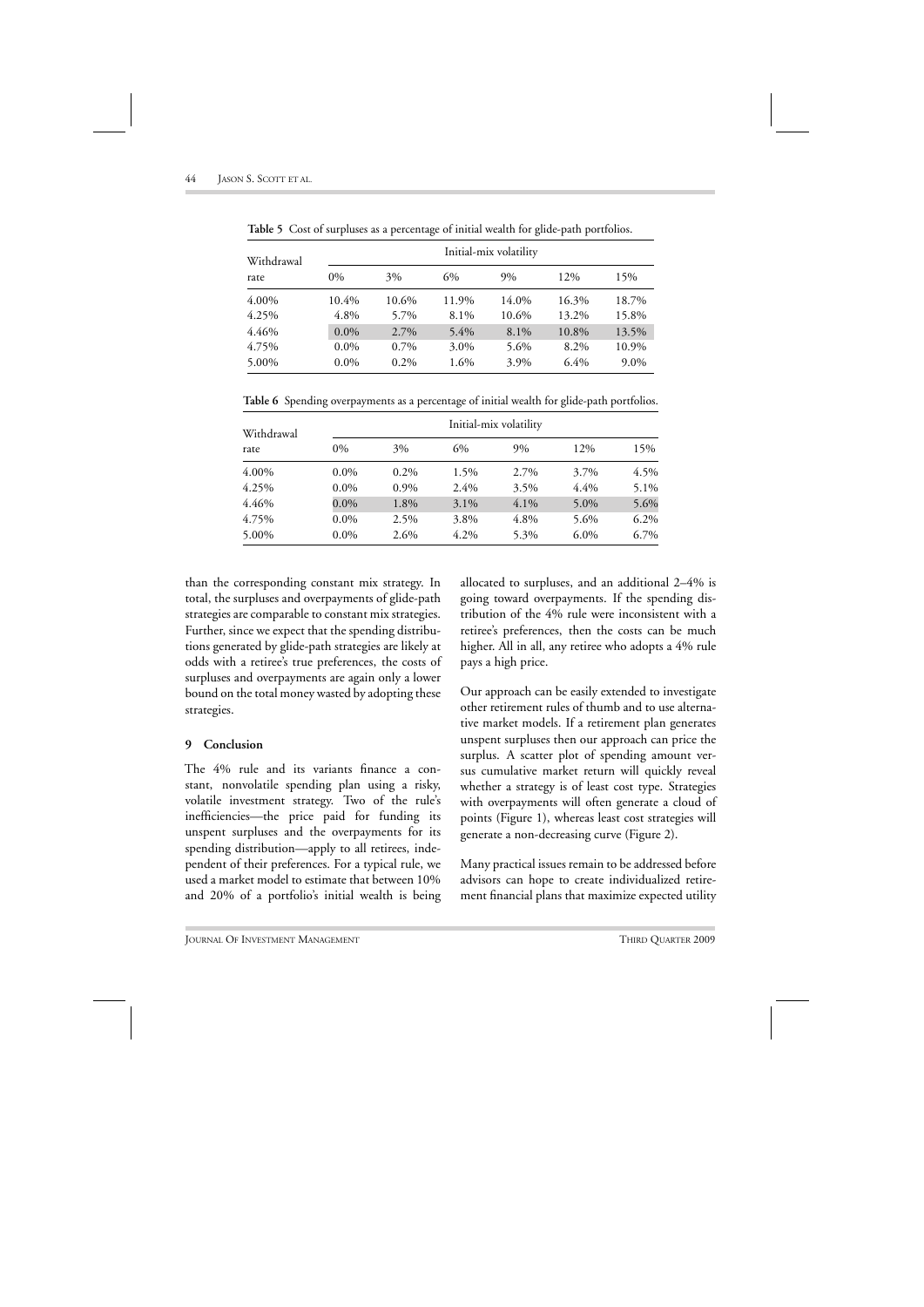for investors with diverse circumstances, other sources of income, and preferences. While we still may be far away from such an ideal, there appears to be no doubt that a better approach can be found than that offered by combinations of desired constant real spending and risky investment. Despite its ubiquity, it is time to replace the 4% rule with approaches better grounded in fundamental economic analysis.

#### **Appendix A. Pricing**

Our simple two-asset economy is complete—any series of payouts, volatile or nonvolatile, can be dynamically replicated using just the risk-free bond and the market portfolio. Further, we can assign a fair, no-arbitrage price to the payouts using the economy's state price density function or pricing kernel (refer to Cochrane (2005) and Sharpe (2007) for a full discussion). This approach is often used to price derivative securities, and we use it in this study to price portfolio withdrawals for spending and surpluses. In this framework, the current price *P* of an asset that pays a random amount **C***<sup>t</sup>* in *t* years is equal to the expected value:

$$
P = E[\mathbf{C}_t \cdot \mathbf{M}_t] \tag{A.1}
$$

where the random variable  $M_t$  is the pricing kernel. Generally, both  $C_t$  and  $M_t$  are functions of the random market returns  $\mathbf{R}_1, \mathbf{R}_2, \ldots, \mathbf{R}_t$ , and the expected value  $E[\cdot]$  in the above equation is with respect to the joint-density distribution of these returns.

Equation (A.1) can be used to price the surplus at the horizon  $t = T$  and to price each annual spending withdrawal at years  $t = 1, 2, \ldots, T$ . The price of all withdrawals is equal to the sum of the prices for these annual withdrawals. Note that in our analysis, the total of all prices (withdrawals and surplus) will equal the initial portfolio value.

Usually, the pricing kernel **M***<sup>t</sup>* depends on the annual market returns via the cumulative market

return  $V_t$ . In this Appendix, we assume that all returns are gross returns (ratios of ending value to beginning value) so that in particular, the cumulative market return is just the product of consecutive annual market returns (i.e.,  $V_t = R_1 \cdot R_2 \cdots R_t$ ). Hence, whereas the payout often depends on the order of the returns, the pricing kernel's value is independent of order—a low return followed by a high return is equivalent to the high return followed by the low return. When the annual market returns have identical log-normal distributions and are independent, the pricing kernel is simply:

$$
\mathbf{M}_t = A^t / \mathbf{V}_t^b \tag{A.2}
$$

The positive parameters *A* and *b* are given by the formulas:

$$
A = (\sqrt{E_m \cdot R_f})^{b-1}
$$
 (A.3a)

$$
b = \frac{\ln (E_m/R_f)}{\ln (1 + S_m^2/E_m^2)}
$$
 (A.3b)

In the above equations,  $R_f$  is the total risk-free return,  $E_m = E[\mathbf{R}_t]$  is the yearly expected total market return, and  $S_m = (\text{Var}[\mathbf{R}_t])^{1/2}$  is the annual market volatility. For our experiments, we use the values  $R_f = 1.02$ ,  $E_m = 1.06$ , and  $S_m = 0.12$ , and so we get the approximate values  $A \approx 1.08$  and  $b \approx 3.02$  for the two kernel parameters.

Because the exponent on the cumulative market return in Eq. (A.2) is positive, payouts are relatively cheap to secure when the market has high returns. This is a standard result of asset pricing theory: market prices must adjust until the total demand for claims paying off in states of scarcity will be less than that for claims paying off in times of plenty. To the extent that cumulative market returns serve as adequate proxies for overall consumption (scarcity or plenty), we expect the pricing kernel to be a monotonically decreasing function of cumulative market return.

Our Monte Carlo simulation generates a number of equally likely random paths, where each path is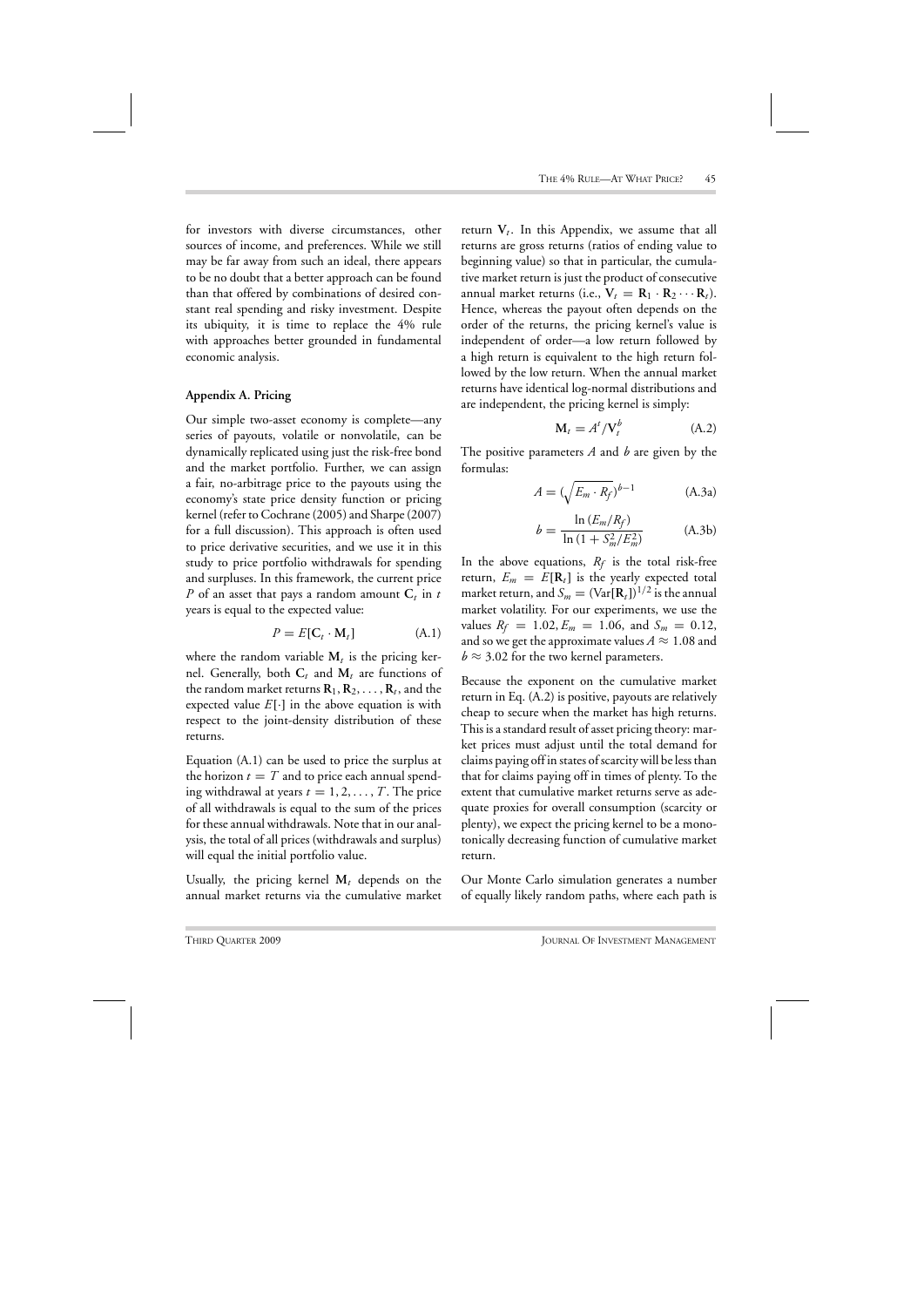a scenario of annual market returns of length *T* . For each path, we compute sample values for the payout and the pricing kernel. In particular, let  $C_t^{(i)}$ and  $M_t^{(i)}$  be the payout and kernel values for the  $i$ th path. Using *N* of these paths, we can estimate the expected value of Eq. (A.1) with a sample mean and get the following approximate price:

$$
P \approx \frac{1}{N} \sum_{i=1}^{N} C_t^{(i)} \cdot M_t^{(i)}
$$
 (A.4)

The error of this approximation can be made as small as we want by choosing the number of paths *N* to be sufficiently large.

For complete markets, Dybvig (1988a, 1988b) derived an elegant formula for computing the minimum price for receiving any payout distribution. Dybvig creates a dynamic investment strategy that replicates the payout distribution, but purchases payouts most efficiently—the highest payout is purchased at the cheapest price (when markets perform the best), the next highest is purchased at the next cheapest price, and so on. More formally, let  $F_t(c) = P(C_t \leq c)$  and  $G_t(v) = P(V_t \leq v)$  be the cumulative probability densities for the random payout  $C_t$  and market value  $V_t$ , respectively. We can implicitly define the random payout  $X_t$  as a function of the cumulative market value  $V_t$  using the following equation:

$$
F_t(\mathbf{X}_t) = G_t(\mathbf{V}_t) \tag{A.5}
$$

For any percentile, let us say the 75th, the 75th percentile of the market value will be paired with the 75th percentile of the payout distribution of  $C_t$ , which becomes the 75th percentile of the payout  $X_t$ . Hence,  $X_t$  increases with market value, decreases with pricing kernel, and has the same distribution as  $C_t$ . Finally, if we replace  $C_t$  by  $X_t$  in Eq. (A.1), we obtain the formula for the minimum price.

The Monte Carlo simulation is easily modified to estimate the minimum price. After simulating *N* pairs of payouts and pricing kernels, each variable is separately sorted. The payouts are sorted in ascending order, the kernel values in descending order. The sorted values are re-paired and fed into Eq. (A.4). The result is an estimated minimum price. In practice, we generated a large number of paths  $(N =$ 50,000) for our estimates, and then further refined the results by averaging a large number (500) of independent estimates. For the results we present in this study, the standard deviation of the estimated prices was uniformly less than  $5\not\in$  for an initial wealth of \$100.

#### **Acknowledgments**

The authors thank Robert L. Young, CFA of Financial Engines for suggesting the title of this study and Wei-Yin Hu, Ph.D. of Financial Engines for careful reviews of earlier drafts and a number of helpful comments.

#### **Notes**

- $1$  For brevity, we will refer to the typical retiree in the singular and use the male pronoun. However, all our arguments apply equally well to single females, a married couple, and partnerships.
- <sup>2</sup> The author who is actually a member of the baby boom generation wrote this section. He assures his younger and older colleagues that the parable will have deeper meaning for readers of his cohort.
- $3$  The betting wheel's sectors have the same \$1 payout, have the same chance of occurrence, but have different costs. Similarly, in an economy, a boom and a recession may have the same chance of occurring, but the cost of a \$1 in the former state is typically much cheaper than in the latter state.
- We assume that Mick only cares about the distribution of tickets and not on the sector chosen by the wheel. More formally, Mick's utility is not state dependent.
- <sup>5</sup> Modeling mortality is a very important aspect of retirement planning, and by assuming a fixed retirement period, we have made an extreme simplification—retirees drop dead at a specific, deterministic, future date. Further, we are implicitly assuming that any remaining portfolio value at that date is wasted. That said, any serious attempt to include mortality would introduce at a minimum annuities and bequest motives—two complexities that we defer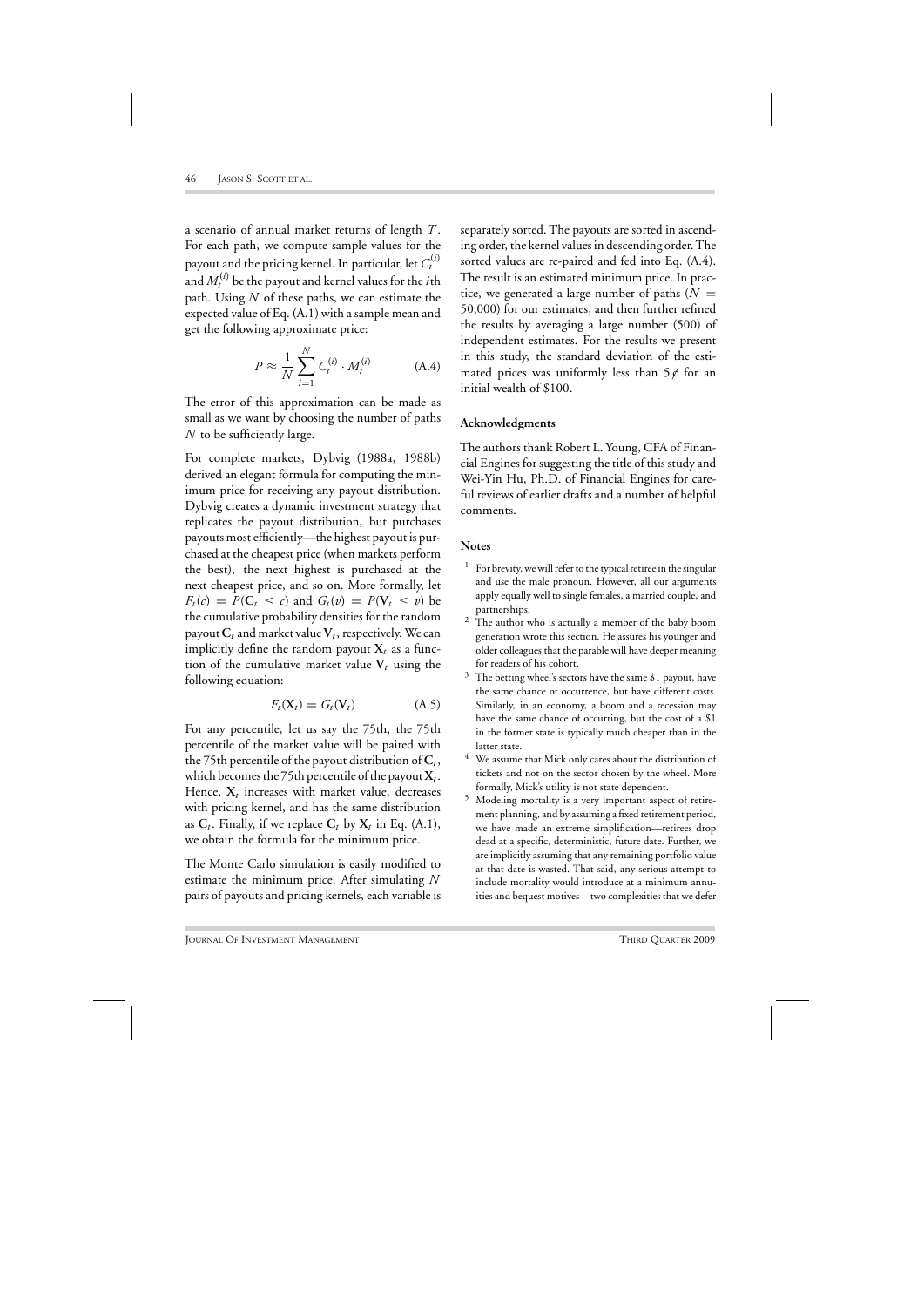to another investigation. Annuities allow retirees to pool mortality risk, and bequests allow retirees to transfer surpluses to heirs.

- $6$  This is the formula for the present value of an ordinary simple annuity paying a dollar at the end of each year for 30 consecutive years.
- $7$  We included the leveraged market portfolio (125%) in the analysis to match the volatility of the oft-recommended 75% equity strategy. This implicitly assumes that investors can borrow at the risk-free rate. If borrowing costs are higher, the expected return for this portfolio can be adjusted downward.
- <sup>8</sup> More simulations could be run to refine the estimate of the volatility that minimizes the failure rate for this, and any other, withdrawal rate.
- <sup>9</sup> We assume that our retiree does not have state-dependent utility, cares only about the probability distribution of spending in each year, and does not care about his spending sequences.
- $^{10}\;$  An alternative way to view the inefficiency with the payout plan shown in Figure 1 is to recognize that our retiree is exposed to two sources of risk. He does not know where on the horizontal axis the market's cumulative return will plot. This is market risk, for which an investor can expect to be rewarded in an efficient capital market. But even if the market's cumulative return were known, there may still be uncertainty concerning his payout, since there are multiple payouts for many of the vertical slices. Our retiree's payouts are not only dependent on the cumulative return on the market, but also on the order of the returns; that is, the market *path*. It is this path dependency that causes the observed multiplicity and creates additional risk. This additional risk, called *path risk* or *sequence risk*, is not rewarded in a capital market conforming to the standard assumptions of most asset pricing theories.
- $11$  Many devotees of the 4% rule recommend adjusting spending and investment after a dramatic market move, but some are strict adherents. For example, Guyton (2004) describes a retired couple, who after the bear market of 2000–2002, wonder if they "should reduce their withdrawals to keep their rate at roughly four percent" (of their depressed 2002 portfolio values). He advised them "that—on the contrary—it was fine if their current withdrawal rates approached six percent or even seven percent!"
- <sup>12</sup> We can also plot Mick's gambles on Figure 3. The points A, B, and C, correspond to his original gamble (\$100), the equivalent least cost gamble (\$70), and the preferred guaranteed general admission ticket (\$60), respectively. In Mick's case, the point  $B'$  may correspond to a strategy

that has a third chance of a general admission ticket and a two-third chance of a floor pass versus his original gamble that has a third chance of pay-for-view and a two-third chance of a floor pass. For Mick, the point  $C'$  would be Eric's gamble, the guaranteed floor pass, and since this gamble is optimal for Mick, C would plot on the curve.

 $13$  In Section 6, we estimated that the price of the least cost strategy for the 4% rule's spending distribution in year 30 was 69 $\chi$ . This spending distribution pays \$4.46 in over 89% of the top performing market scenarios. A risk-free bond would cover all market scenarios, pay \$4.46, and cost \$2.46. Hence, it costs another \$1.97 to cover the bottom 11% of market scenarios; that is, almost three times as much to cover one-ninth of the scenarios.

### **References**

- AARP. (2008). "Managing Money in Retirement: Make Your Money Last." Availabe at: http://www.aarp.org/money/ financial\_planning/sessionseven/managing\_money\_in\_retirement.html (accessed September 22, 2008).
- Bengen, W. P. (1994). "Determining Withdrawal Rates Using Historical Data." *Journal of Financial Planning* **7**(4), 171– 180.
- Bengen, W. P. (1996). "Asset Allocation for a Lifetime." *Journal of Financial Planning* **9**(4), 58–67.
- Bengen, W. P. (1997). "Conserving Client Portfolios during Retirement, Part III." *Journal of Financial Planning* **10**(6), 84–97.
- Bengen, W. P. (2001). "Conserving Client Portfolios during Retirement, Part IV." *Journal of Financial Planning* **14**(5), 110–119.
- Bengen, W. P. (2006a). "Baking a Withdrawal Plan 'Layer Cake' for Your Retirement Clients." *Journal of Financial Planning* **19**(8), 44–51.
- Bengen, W. P. (2006b). "Sustainable Withdrawals." In: Evensky, H. and Katz, D. B. (eds.), *Retirement Income Redesigned: Master Plans for Distribution*. NewYork: Bloomberg Press.
- Bierwirth, L. (1994). "Investing for Retirement: Using the Past to Model the Future." *Journal of Financial Planning* **7**(1), 14–24.
- Burns, S. (2004). "Portfolio Survival: The Trinity Study." Dal*las Morning News*. December 7, 2004. Available at: http:// www.dallasnews.com /sharedcontent /dws /bus /scottburns/ readers/stories/SBportfoliosurvival.f5a90da.html (accessed September 22, 2008).
- Cochrane, J. H. (2005). *Asset Pricing: Revised Edition*. Princeton, NJ: Princeton University Press.